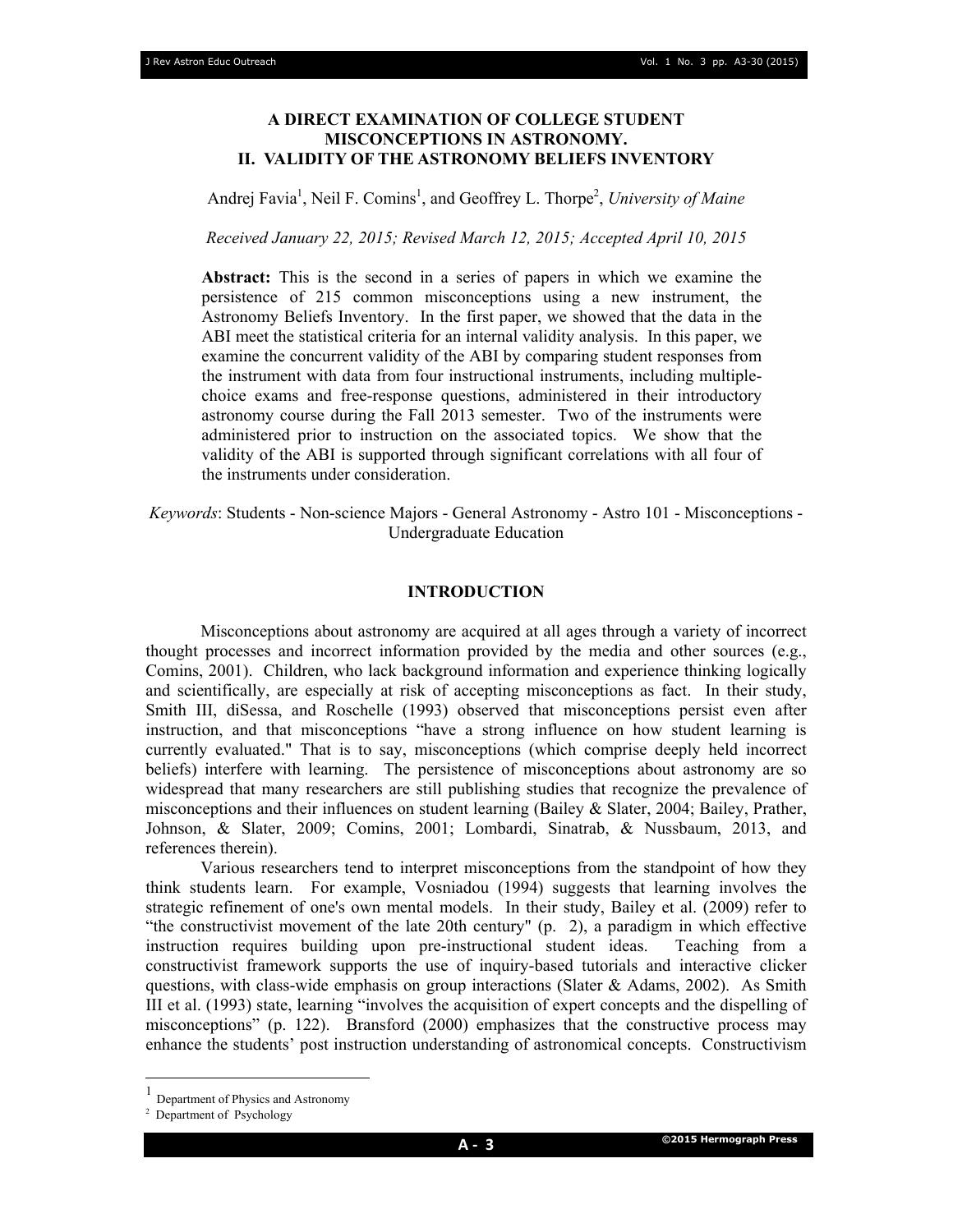thus takes place at the intersection of what students may already know and how students can construct more sophisticated models.

 Multiple researchers have alternate, often loosely-worded, definitions of the term "misconception." As examples, Sadler (1998) defines misconceptions as "conceptions that are quite different from their teachers' or those of scientists." Vosniadou (1994) defines misconceptions as "attempts to reconcile scientific information with false information regarding how one observes the world." Comins (2001) presents a list of definitions for the term "misconception," which he developed after asking researchers at a conference on misconceptions in science and mathematics in 1994. Comins presents a list of thirteen such definitions (p. 55), which include: "any belief that is untrue," "a mistaken idea," "an incorrect mental construct," "a misunderstanding," "only incorrect beliefs that are deep-seated in our minds," "a conception or belief that produces a systematic pattern of errors," and others. For our study, we adopt the definition of misconception used by Comins: "any deeply held belief that is inconsistent with currently accepted scientific concepts. Deeply held beliefs are distinctly different from superficial ones, such as details we might memorize for an exam and then promptly forget" (p. 56). This definition is consistent with the premise that misconceptions are deep seated and avoids grounding the term in a particular learning framework. The interpretation of misconceptions being *deep-seated* is also supported by the results of other studies on misconceptions in astronomy (Sadler, 1998; Bailey et al., 2009).

 The analysis of the data for this paper concerns the college-level astronomy course for non-majors, as taught at the University of Maine during the Fall 2013 semester. The class is taught in the style of a modified lecture. Common misinformation held by students about a relevant topic is presented in class, after which an explanation is provided to demonstrate why this information is, in fact, wrong. Students are also asked to respond to misconception-based, free-response "attendance questions" on a topic to be addressed in the subsequent class. For example, if the question is "How many zodiac constellations are there?" then the subsequent lecture would include a discussion about zodiac constellations. The answer is 13, not 12, as is often commonly thought by students in the course, in part because of the common association of "12 months for the 12 zodiac constellations." The subsequent lecture would have extra instruction on (i) the duration of each zodiac, which is not 30 days, and (ii) why there are *not* 12 zodiac constellations. Extra credit is also awarded to students for identifying their own misconceptions, as well as for identifying misinformation presented in other current sources (e.g., in a television show). We note that the course, as taught during the Fall 2013 semester, did not utilize inquiry-based tutorials. About half of the students in the course are non-science majors, and given the discussion by Clark et al. (2012), perhaps only the very top students in the class would have benefited more in learning the same scope of topics taught in the class from a constructivist-oriented learning environment.

 We introduced the Astronomy Beliefs Inventory (ABI) in 2014 as a new instrument to explore the persistence of misconceptions (Favia, Comins, Thorpe, & Batuski, 2014, hereafter, Paper I). The ABI is a comprehensive inventory of 215 misconceptions held by college students taking an introductory-level course in astronomy. According to Strike and Posner (1992), conceptual change requires that the learner become dissatisfied with current concepts, and that learning occurs when a new conception seems to solve the current problem and encourages new ways of looking at natural phenomena. In other words, students have to be presented with strong evidence to contradict their preconceived notion, and then believe the new information. Because the ABI asks students to report what they believe for a variety of topics, the ABI can cover a broad range of misconceptions very efficiently.

 The ABI is unique in that it avoids the conventional pre/post-test approach in learning assessment by including a retrospective component. The design of retrospective studies, however, is subject to some issues regarding reliability. Briefly, memory is a reconstructive process (Olson & Cal, 1984). As Henry, Moffitt, Caspi, Langley, and Silva (1994) note, a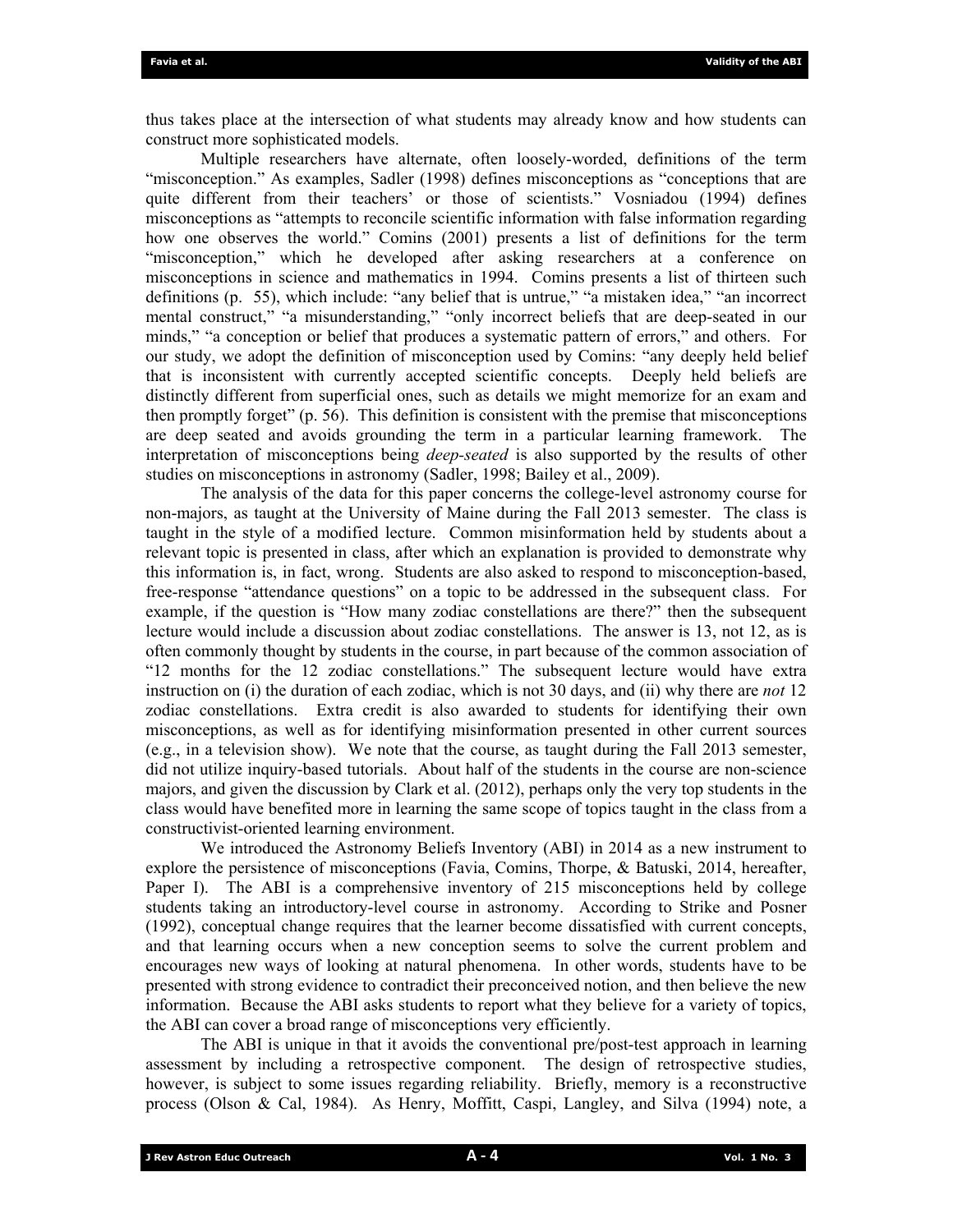retrospective approach may be of questionable validity in some contexts, notably in the recall of personally-significant emotional and psychosocial material. The authors suggest that "the use of retrospective reports should be limited to testing hypotheses about the relative standing of individuals in a distribution" (p. 92). A comprehensive review by Brewin, Andrews, and Gotlib (1993), however, "suggests that claims concerning the general unreliability of retrospective reports are exaggerated" (p. 82). The likelihood of inaccurate responses may be significantly reduced by asking subjects to provide reports on a timeline for abandoning misconceptions. Additionally, the ABI consists of very brief statements (e.g., "Saturn's rings are solid") each of which enhances the recall of one's own past beliefs, compared to longer statements with the same content. These latter versions are more likely to invoke additional memories that might obfuscate the recollection.

 The ABI probes whether or not students believe the presented misconceptions. As with all tests, responses are affected by how accurately students fill in the correct bubbles on bubble sheets and how they interpret the statements in the inventory. About 10 departmental faculty with training in physics education research evaluated a pool of 235 items, and after receiving feedback, 20 items were discarded due to issues with clarity in the wording, leaving the 215 statements that we chose to constitute the ABI. In Paper I, we showed that students provided the correct bubble and statement interpretation over 90% of the time for a random subset of five of the ABI statements. Compared to traditional surveys, the ABI has the additional aspect of asking students when (before or during college) they learned a misconception. The ABI measures what students believe after instruction in class (anywhere between a week and several months, depending on the topic). The administration of a delayed post-test has been employed elsewhere in the literature to study student preconceptions in astronomy (Lombardi et al., 2013; Prather et al., 2004).

 The one-semester, survey astronomy course upon which our results are based was taught at the University of Maine using the latest editions of the textbooks *Discovering the Universe* (Comins & Kaufmann III, 2012) or *Discovering the Essential Universe* (Comins, 2013). The ABI was administered to students between the last lecture and the final exam. Statements in the ABI were labeled, e.g., sA46, for statement number 46. (We omitted the labels when we administered the ABI in class.) Previously, the ABI was written and administered during different semesters in either of two formats: (i) as all inaccurate statements, from Fall 2009 to Fall 2012, or (ii) as a random distribution of scientifically correct and inaccurate statements, during the Spring 2013 and Fall 2013 semesters. The labels of those statements that were rephrased from incorrect to correct inherited an "n" at the end. For example, sA46 is "Jovian planets (Jupiter, Saturn, Uranus, Neptune) have solid surfaces," whereas sA46n, in Appendix A, is "Jovian planets (Jupiter, Saturn, Uranus, Neptune) have gaseous or icy surfaces."

 For either version, the students were asked to indicate when they first heard of each statement, if ever, and indicate if they used to believe them only as a child, adolescent, or as a result of taking the course. See Paper I for details. We found that the ABI is not biased in terms of the order of statement presentation or its relatively long length (215 statements). However, we found that the different formats of the inventory (all incorrect statements vs. a mixture of correct and incorrect statements) created a statistically significant difference in the fraction of misconceptions that students believed by the end of the course. This means that we would get a more accurate representation of misconception endorsement using correct/incorrect questions, which we did. As we will show in a future paper, however, *correlations* between misconceptions (the tendency that if you believe  $X$ , you also believe  $Y$ , and vice versa) are relatively unaffected by the different formats.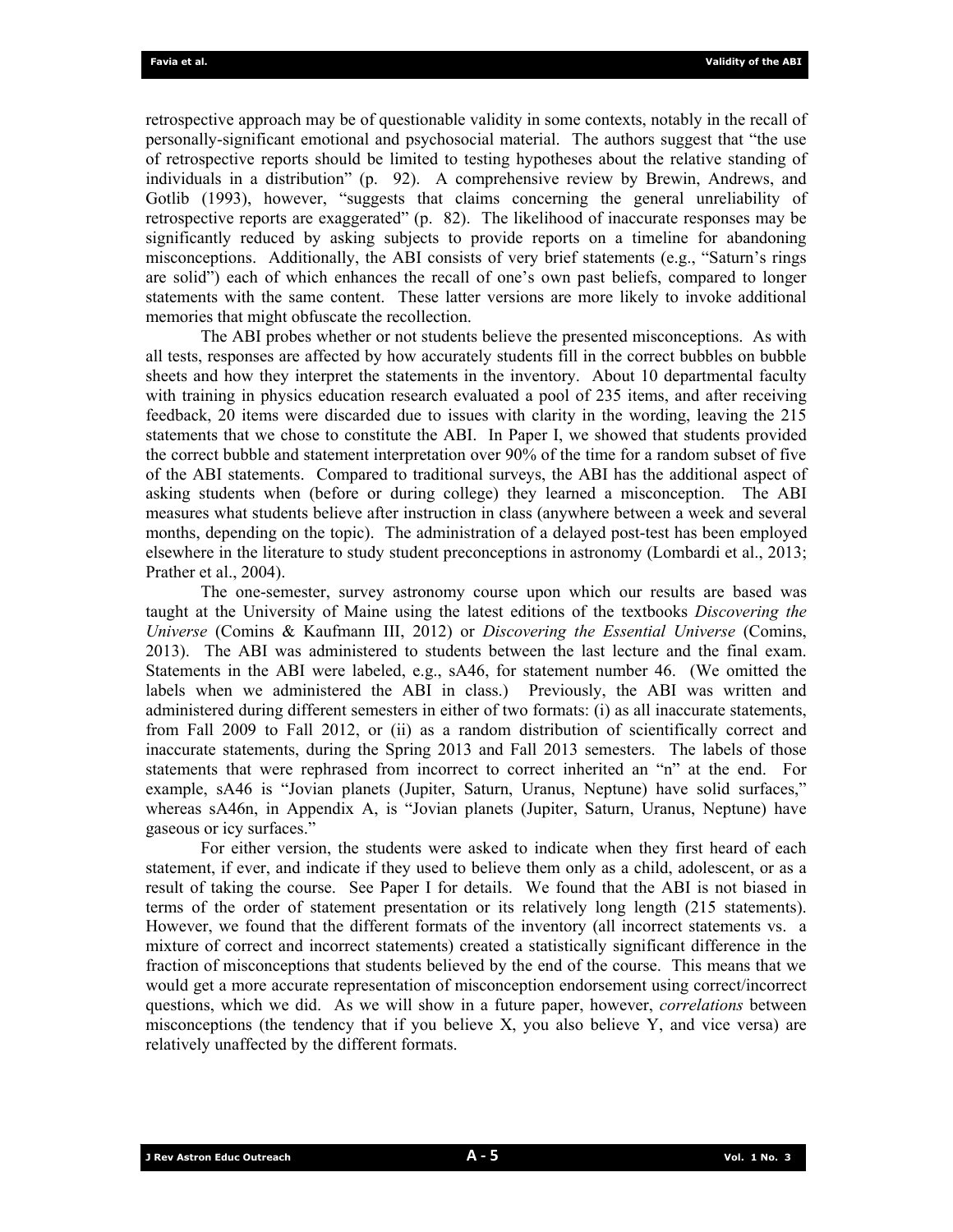### **METHOD**

 The ABI was administered in six semesters at the University of Maine from Fall 2009 through Fall 2013, with a total of 639 subjects in the overall study. In this paper, we focus exclusively on data from the Fall 2013 semester  $(N = 110)$ , of which 67 students are male, and 43 students are female). The overall age of the sample is 19.6 years, with a median of 19, a mode of 18, and a range from 18 to 41. The subjects' ethnicities are 82.7% Caucasian, 2.73% Hispanic, 1.82% Asian, and 12.7% other/unspecified.

 The version of the inventory used in the Fall 2013 semester consisted of both true and false statements. The course was taught by Neil F. Comins (hereafter NFC). As noted above, when taking the ABI, students were asked to indicate if they ever believed each of the statements. Students were also given the option to report if they first believed a statement prior to instruction in college. In this paper, we examined the validity of the data provided by the students (i.e., are they trying to recall their beliefs or are they providing incorrect reports) by comparing the ABI responses with data from four other instruments administered that semester: (i) a cumulative set of three prelims (standard course exams) in the course each covering different topics that span the material presented in the course, with each prelim administered prior to the ABI, (ii) the final exam, administered a few days after the ABI, (iii) a special pretest on black holes and galaxies, administered prior to the presentation of this material in class, and (iv) written responses to select "attendance questions" asked by NFC in class, as described in the introduction. Attendance questions were administered at the end of each class (except during a test day). Table 1 presents the chronology of test administration during the Fall 2013 semester, with the exception of the attendance questions.

| ۱<br>1<br>ш |  |
|-------------|--|
| aг          |  |

Chronology of test administration during the Fall 2013 semester

| Date        | <b>Test</b>                        |
|-------------|------------------------------------|
| October 3   | Prelim 1 (standard course exam 1)  |
| October 31  | Prelim 2 (standard course exam 2)  |
| October 31  | BHGP (administered after Prelim 2) |
| December 5  | Prelim 3 (standard course exam 3)  |
| December 13 | ABI                                |
| December 17 | Final Exam                         |
|             |                                    |

 The framework in which we test the validity of the ABI is the method of concurrent validity. As described by Zumbo and Rupp (2004), "one of the current themes in validity theory is that construct validity is the totality of validity theory and that its discussion is comprehensive, integrative, and evidence based" (p. 84). Those authors suggest that there have been few advances in validity theory in recent years, and the emphasis is now on the consequences of testing, essentially meaning criterion-referenced validity. Kline (2005) adds that "one common way to assess the utility of test scores is to use them to predict other variables of interest" (p. 203). We test for concurrent validity in the ABI, using the approach suggested by Kline, by measuring the correlation between the data in the ABI and the data from each of the other four instruments, one at a time. The statistic that we use to determine the measure of the correlation is the Pearson product-moment coefficient (Onwuegbuzie, Daniel, & Leech, 2007), which we define as the correlation coefficient *r*. A test of the correlation coefficient (i)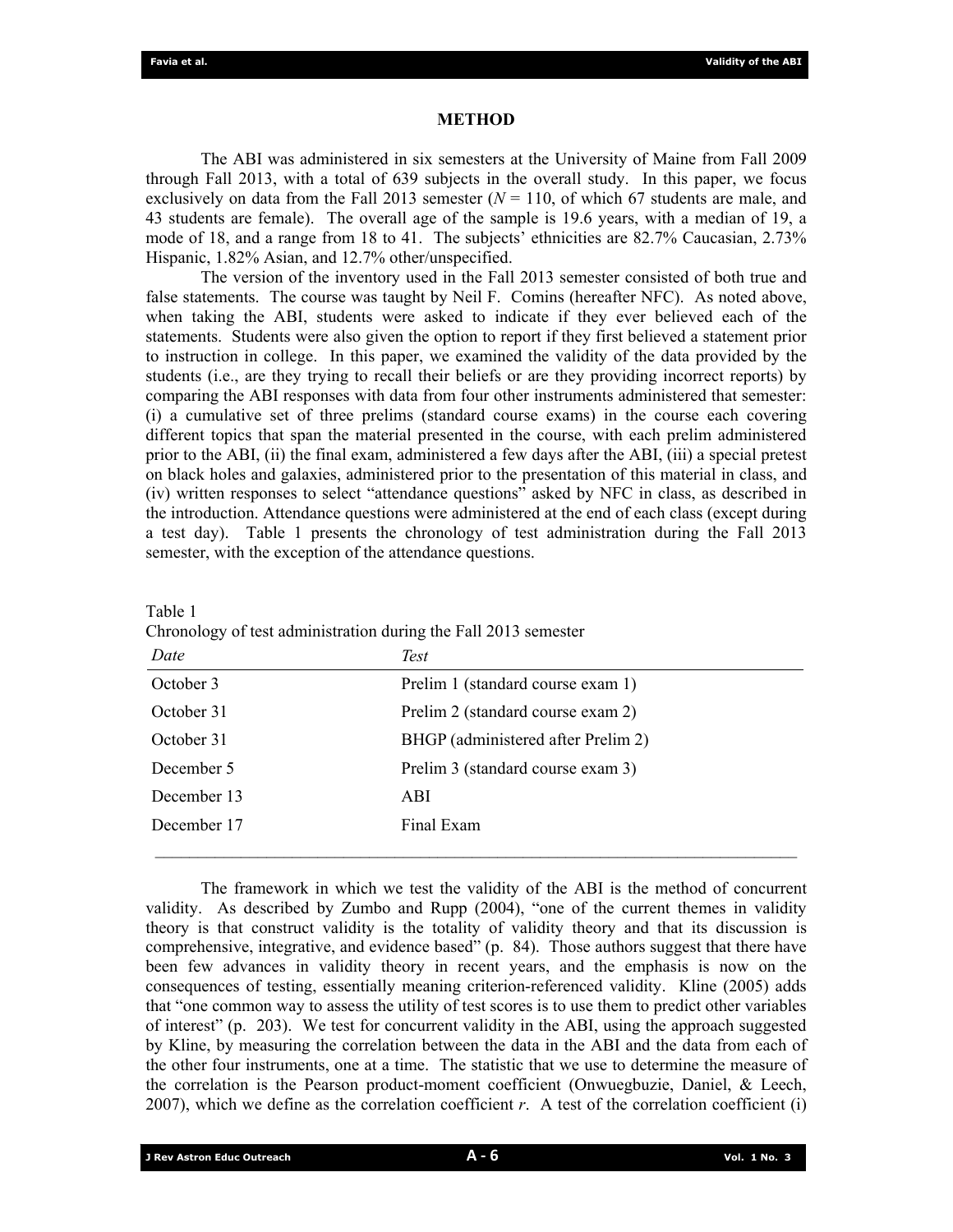measures the extent that two variables are linearly related, and (ii) calculates the significance of the correlation by reporting the  $p$ -value. The  $p$ -value is the probability that a result at least as extreme as observed happens by chance from a random selection of the available data. A correlation coefficient of  $r = 1$  represents a perfect linear relationship, and values between  $0 \leq r$  $\leq$  1 indicate a positive correlation. We define a correlation as statistically significant if  $p \leq .05$ . For variables with dichotomous scoring (e.g., correct vs. incorrect), this correlation is called a phi coefficient.

The internal consistency of a set of data is reported by coefficient alpha  $(\alpha)$ , , sometimes called Cronbach's alpha, which is a measure between 0 and 1 indicating how closely related a set of variables are in a group (Schmitt, 1996). The value  $\alpha \approx 0$  indicates dissimilar items, whereas the value  $\alpha \approx 1$  indicates very similar items, with  $\alpha = 1$  referring to two or more identical data sets. Values of  $\alpha \geq 0.70$  represent a group of items with "adequate" internal consistency. If the group consists of items pooled together from different topics, then it is possible for the pooled data to exhibit lower consistency than when comparing the data within only one topic. The effect is that  $\alpha$  could be lower for the pooled group than for the data in the sets taken individually.

 As described in Paper I, a master code was developed for all responses to the ABI, to indicate relative degrees of misconception retainment. We define retainment as "the tendency for students to hold on to a misconception from either their childhood or during some point in the course" (Favia et al., 2014). Three of the four instruments (prelims, final exam, and the pretest on black holes and galaxies) are scored dichotomously, with "1" for a correct answer, and "0" for an incorrect answer. As we discuss in the section on attendance, originally three categories were established for each attendance question. For the purpose of assessing the concurrent validity of the ABI, we reduced the number of attendance question categories down to two, based simply on "correct" and "incorrect" answers. Effectively, all four instruments are scored dichotomously.

|                                            | Codes for comparing the data between the ABI and each instrument                                                                                                                 |
|--------------------------------------------|----------------------------------------------------------------------------------------------------------------------------------------------------------------------------------|
| Prelims                                    | 0: disbelieved correct statement or endorsed inaccurate<br>statement<br>1: endorsed correct statement or disbelieved inaccurate<br>statement                                     |
| Final Exams                                | 0: disbelieved correct statement or endorsed inaccurate<br>statement<br>1: endorsed correct statement or disbelieved inaccurate<br>statement                                     |
| Black Holes and<br><b>Galaxies Pretest</b> | 0: disbelieved correct statement or endorsed inaccurate<br>statement, prior to college<br>1: endorsed correct statement or disbelieved inaccurate<br>statement, prior to college |
| Attendance<br>Questions                    | 0: disbelieved correct statement or endorsed inaccurate<br>statement, prior to college<br>1: endorsed correct statement or disbelieved inaccurate<br>statement, prior to college |

Table 2

 $\overline{C}$  contract for comparing the  $\overline{C}$ 

 To make comparisons between each of the four instruments and the ABI, we also coded the data in the ABI into two categories. The ABI was administered after instruction in the course, as were the prelims (one for each set of topics) and the final exam. To make post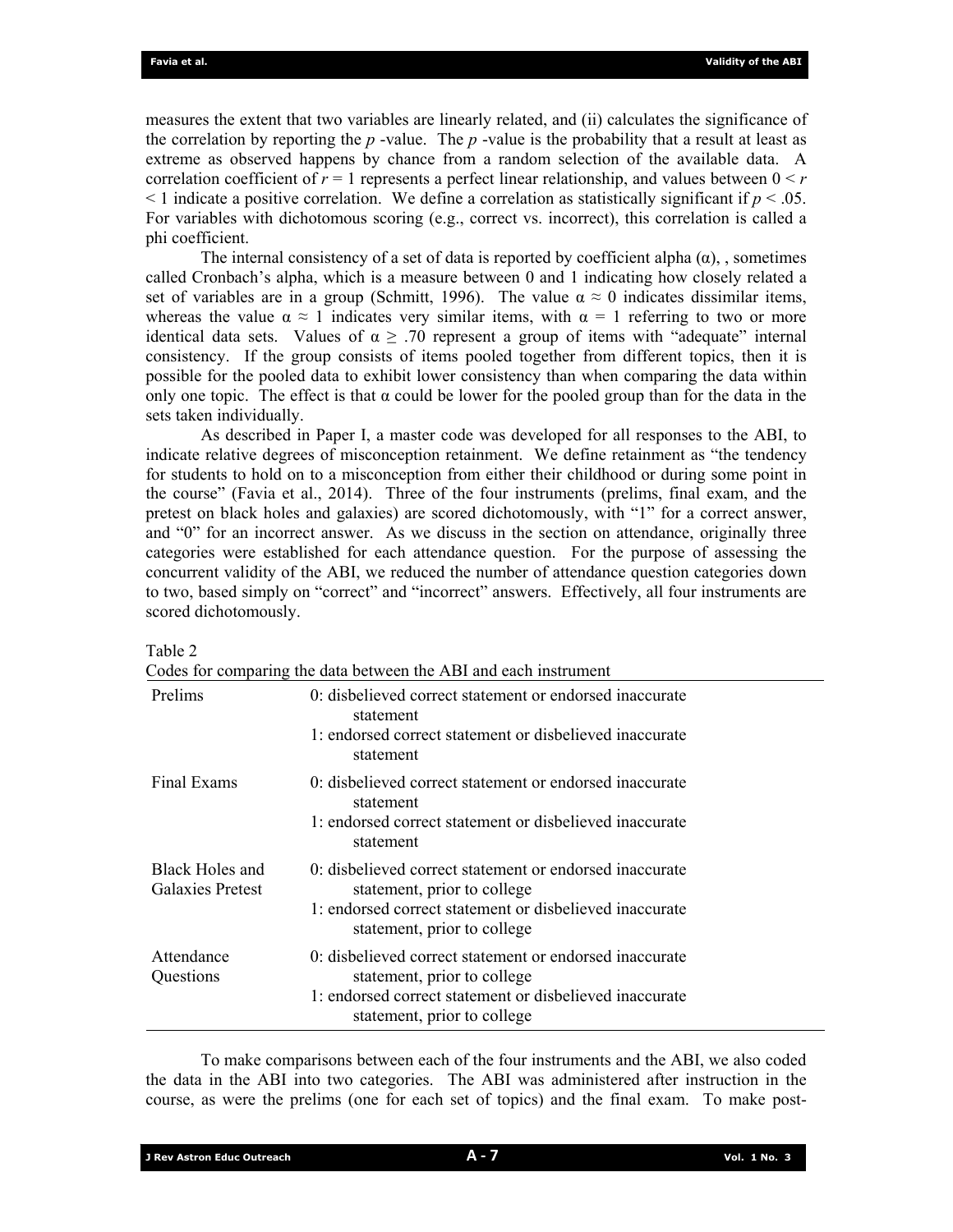instruction comparisons between the ABI and either of these tests, we recoded the ABI data into "1" if the student endorsed a scientifically-correct statement or disbelieved an inaccurate statement, and "0" if the student disbelieved a scientifically-correct statement or endorsed an inaccurate statement. Using the data from all students, we then correlated the scores (0 or 1) for each item on the test with the scores for the associated item on the ABI. On the other hand, the pretest and the attendance questions were administered prior to instruction on their respective topics. To make pre-instruction comparisons between the ABI, which was administered at the end of the course, and these two pre-instructional tests, we recoded the ABI data into "1" if the student claimed to believe a scientifically-correct statement or disbelieve an inaccurate statement at a time prior to college, and "0" if the student claimed to disbelieve a scientificallycorrect statement or believe an inaccurate statement at a time prior to college. Table 2 presents a summary of the codings used for comparing the data between the ABI and each instrument.

# **RESULTS**

### *Course prelims*

Table 3

| Prelim | <i><u><b>Ouestion</b></u></i> | <b>ABI</b> Statement | r       | $\boldsymbol{p}$ |
|--------|-------------------------------|----------------------|---------|------------------|
| 1      | 14                            | sA50n                | $-.041$ | .670             |
| 1      | 38                            | sA80                 | .255    | $.007*$          |
| 2      | 2                             | sA164n               | .187    | .051             |
| 2      | 25                            | sA50n                | $-.032$ | .740             |
| 2      | 30                            | sA172                | .069    | .474             |
| 2      | 39                            | sA76                 | .252    | $.008*$          |
| 2      | 41                            | sA46n                | $-.040$ | .678             |
| 3      | 7                             | sA150                | $-.084$ | .384             |
| 3      | 7                             | sA222n               | $-.037$ | .703             |
|        | All questions                 | All statements       | .239    | $.012*$          |

 Three prelims (standard course exams, 50 multiple-choice questions each with five answers) were administered in AST 109. For our purposes, the prelims serve as a check on the consistency of one's recollections, because some prelim questions are based on the common misconceptions explored in the ABI. Our expectation is that students who answer a prelim question correctly ought to endorse the correct science for the associated ABI statement. The prelim questions are scored as "correct" and "incorrect." We initially identified 12 prelim questions associated with one or more associated ABI statements. Cronbach's alpha for the prelim questions was 0.48. Because the prelims are just course exams, they are not optimally designed as research instruments. To improve the reliability of the test, we removed four questions (one of which was associated with two ABI statements) to bring alpha up to 0.52. As discussed earlier, we expect a low value for alpha, because the prelim questions under consideration are pooled together from a broad variety of topics, as would be expected for a multiple-choice exam, and so are not generally expected to correlate internally with each other. In total, we made nine comparisons between prelim questions and their associated ABI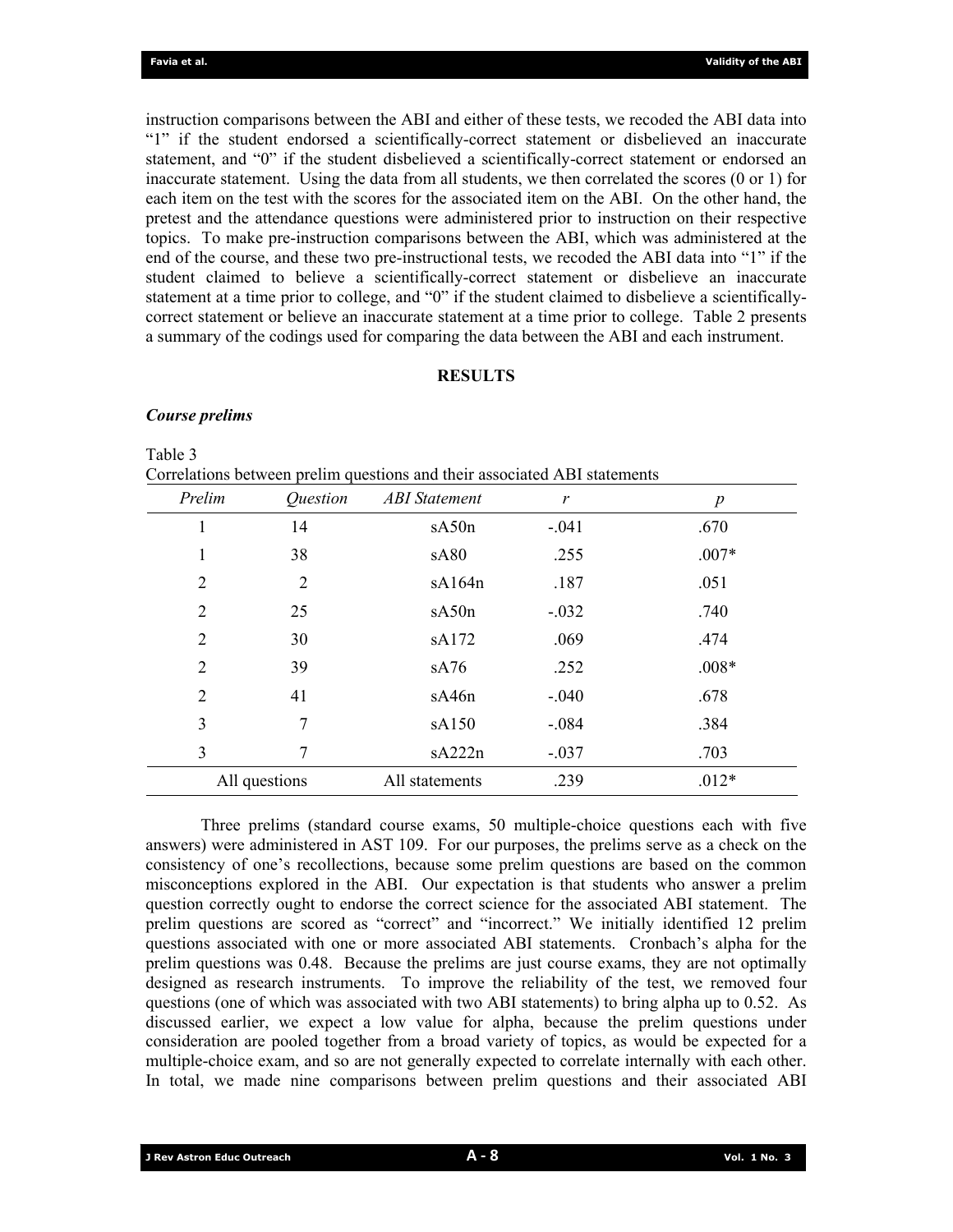statements. A list of ABI statements and their associated prelim questions is presented in Appendix A.

 Table 3 presents the correlations between prelim questions and their associated ABI statements, using the method described. The first and second columns, respectively designated "Prelim" and "Question," identify the prelim (which of the first three exams) and the question number from that exam. The third column, designated "ABI Statement," identifies the statement from the ABI that is associated with the prelim question. The correlation coefficient, *r*, and the *p*-value for each comparison are reported in the fourth and fifth columns, respectively. Statistically significant *p*-values are less than .05 and are marked with an asterisk. The final row compares the mean score on all prelim questions under consideration to the mean score on all related ABI statements. We remind the reader that statement labels ending in "n" are phrased as scientifically correct statements, and we have incorporated this into our coding scheme for consistency.

 Table 3 shows that there is an overall significant correlation between prelim scores and ABI scores  $(p = .012)$ . When comparing one question at a time, weak correlations are to be expected, since the data are scored dichotomously. However, when comparing the mean score on all prelim questions under consideration to the mean score on all related ABI statements, we observe a significant correlation, which suggests that student responses to the ABI partially reflect how students perform on the prelims. This result provides support for the validity of the ABI.

## *Final Exam*

 The final exam (100 multiple-choice questions each with five possible answers) serves as an additional check for the consistency of one's recollections, because some misconceptions are also shared between the final exam and the ABI. Our expectation is that students who endorse a misconception on the ABI would select an incorrect answer on the associated final exam question. The final exam questions are scored as "correct" and "incorrect." We initially identified 17 final exam questions associated with one or more associated ABI statements. Cronbach's alpha for the prelim questions was .50. To improve the reliability of the test, we removed five questions (two of which were associated with two ABI statements) to bring alpha up to .57. Again, alpha is low because of the variety of topics covered on the final exam. In total, we made 13 comparisons between final exam questions and their associated ABI statements. A list of ABI statements and their associated final exam questions is presented in Appendix B.

 Table 4 presents the correlations between final exam questions and their associated ABI statements, using the method described. The first column, designated "Question," identifies the question number from the final exam. The second through fourth columns follow the same format as the third through fifth columns in Table 3. Table 4 shows that there is an overall significant correlation between final exam scores and ABI scores ( $p = .034$ ), which suggests that student responses to the ABI partially reflect how students perform on the final exam. This result provides further support for the validity of the ABI.

In order to develop more detailed insights into certain pre-instructional beliefs, we next examine student perceptions of black holes and galaxies.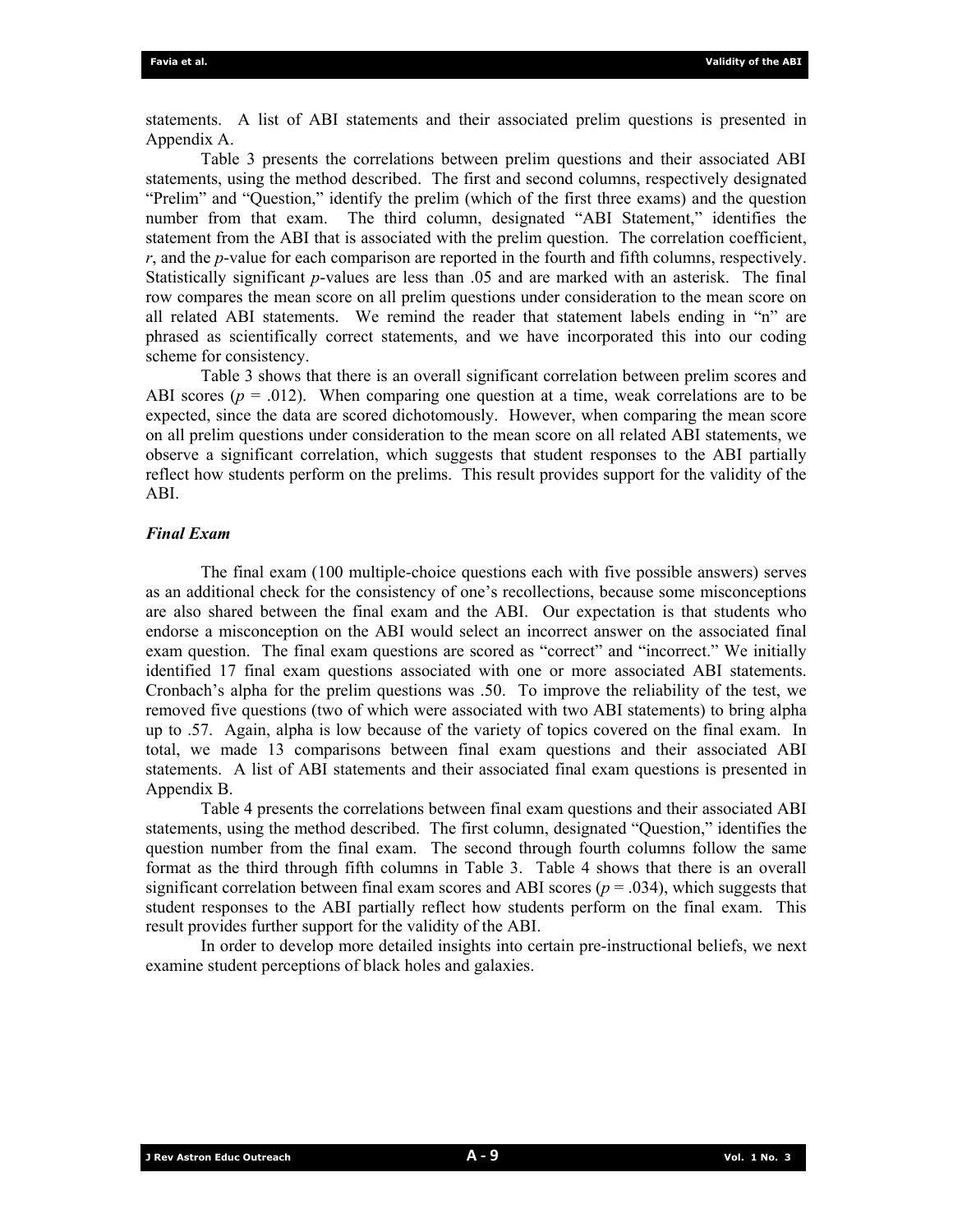| Question      | <b>ABI</b> Statement | r       | $\boldsymbol{p}$ |
|---------------|----------------------|---------|------------------|
| 3             | sA111n               | .225    | $.020*$          |
| 9             | sA2                  | .152    | .116             |
| 10            | sA185                | .135    | .165             |
| 21            | sA46n                | $-.065$ | .504             |
| 22            | sA172                | .178    | .065             |
| 23            | sA171                | .275    | $.004*$          |
| 24            | sA8                  | .336    | $< 0.01*$        |
| 40            | sA248                | .186    | .054             |
| 44            | sA108n               | .214    | $.027*$          |
| 44            | sA170                | .188    | .053             |
| 51            | sA208                | .097    | .317             |
| 67            | sA50n                | .032    | .747             |
| 98            | sA262                | $-.037$ | .702             |
| All questions | All statements       | .204    | $.034*$          |

#### Table 4

Correlations between final exam questions and their associated ABI statements

#### *Black Holes and Galaxies Pretest*

 Motivated by *a priori* knowledge of student misconceptions about black holes and galaxies, we developed an 18 multiple-choice question test, called the Black Holes and Galaxies Pretest (BHGP), specifically for the Fall 2013 semester. The BHGP was administered without penalty of course credit lost for incorrect responses. The design of the BHGP followed the "distractor driven" model by Sadler (1998), in the sense that we designed the incorrect answers to distract students from endorsing the correct information by prompting memory recall of their prior misconceptions. The questions and response options to the BHGP are reported in Appendix C. No posttest based on these questions was administered; instead, the ABI, administered at the end of the semester, served as the posttest, since responses to the associated statements about black holes and galaxies can be used to check the reliability of self-reports. The percent of correct responses for each question of the BHGP are presented in Table 5. The associated statements on the ABI to each question are also presented. The overall fraction of questions on the BHGP that students answered correctly was 44%.

 To test for the concurrent validity between the BHGP and the ABI, we created two separate sets of questions, one set for the black holes questions, and one set for the galaxies questions. For each set of questions independently, we determined Cronbach's alpha, then improved the reliability of each set by removing selected questions. We then correlated the data from the questions in each reduced set with their associated ABI statements. Because the BHGP is a pre-instructional instrument, we recoded the data in the ABI in the manner presented in Table 2. Specifically, we coded the data to reflect whether or not students reported that they believed a misconception prior to instruction in college.

 For the set of black hole questions, Cronbach's alpha was .249. To improve the reliability of the test prior to correlating the data between the black hole questions and the ABI, we removed three questions (one of which was associated with two ABI statements) to bring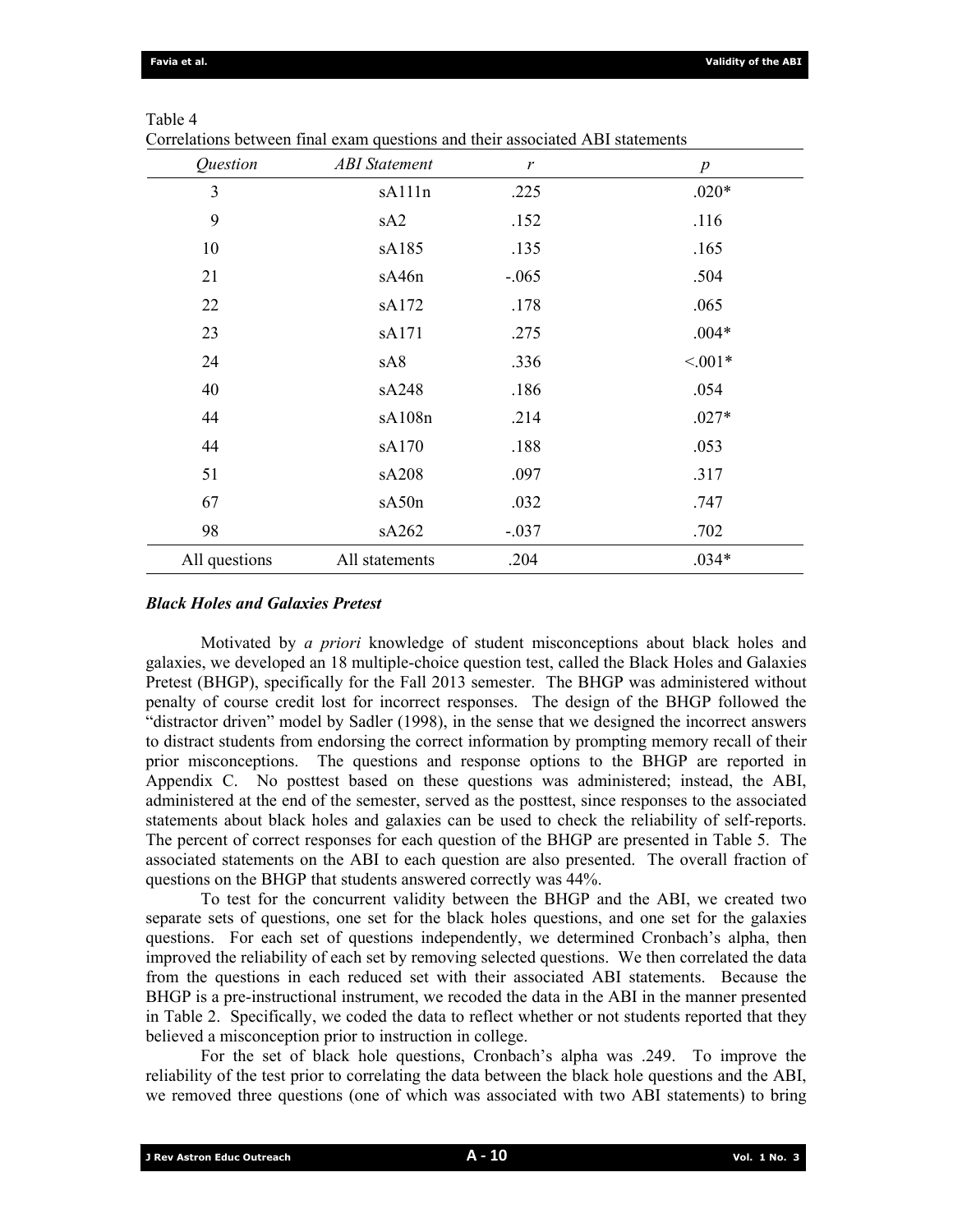alpha up to .408, which is still low. We attribute the low value of alpha to (i) the short length of the test and (ii) the different sets of black hole qualities, as presented within the test. For instance, questions 1, 3, and 7 pertain to the creation, composition, and detection of black holes, respectively, whereas questions 6 and 8 ask students to consider how black holes affect objects in their vicinity. These sets of qualities convey different aspects about black holes, and by asking about them together in the same test, the internal consistency of the test was lowered. In total, we made seven comparisons between black hole questions and their associated ABI statements.

## Table 5

Black Holes and Galaxies Pretest questions, the percent of students who answered correctly, and the associated statement(s) in the ABI

| <b>ABI</b> Statement(s) | % Correct | <b>Ouestion</b>                                                                                                                                  |
|-------------------------|-----------|--------------------------------------------------------------------------------------------------------------------------------------------------|
| sA232                   | 40%       | 1. How are black holes created today?                                                                                                            |
| sA233n, sA245, sA247    | 30%       | 2. What is the fate of black holes?                                                                                                              |
| sA235, sA237n           | 73%       | 3. Black holes consist of:                                                                                                                       |
| sA246                   | 14%       | 4. As detectable from our universe, what shape does a black<br>hole have?                                                                        |
| sA238                   | 9%        | 5. A spacecraft is put into circular orbit around a distant black<br>hole. Which one of the following outcomes will happen to the<br>spacecraft? |
| sA240n                  | 67%       | 6. What would happen to an asteroid that passed into a black<br>hole?                                                                            |
| sA242n                  | 70%       | 7. How do astronomers detect black holes?                                                                                                        |
| sA243n, sA244           | 65%       | 8. If we boarded a spaceship to journey into a black hole, what<br>would happen to us?                                                           |
| sA218n, sA225n          | 74%       | 9. How many galaxies exist in the universe today?                                                                                                |
| sA219n                  | 12%       | 10. Relative to the Milky Way galaxy, the solar system is<br>located:                                                                            |
| sA220                   | 42%       | 11. How many distinct shapes do galaxies have?                                                                                                   |
| sA221, sA224            | 53%       | 12. Where in the universe is the Milky Way located today?                                                                                        |
| sA222n                  | 18%       | 13. Where is the Sun located relative to the Milky Way?                                                                                          |
| sA226                   | 20%       | 14. How are galaxies distributed throughout the universe?                                                                                        |
| sA227n                  | 19%       | 15. Which statement about observing stars in the Milky Way is<br>most accurate?                                                                  |
| sA228n                  | 80%       | 16. Which one statement about galaxy properties is correct?                                                                                      |
| sA230n                  | 82%       | 17. Which statement most accurately describes the contents of<br>the Milky Way?                                                                  |
| sA231n                  | 34%       | 18. Which one of the following is true about the Milky Way?                                                                                      |

Table 6 presents the correlations between the black hole questions and their associated ABI statements, using the method described earlier. The first column, designated "Question,"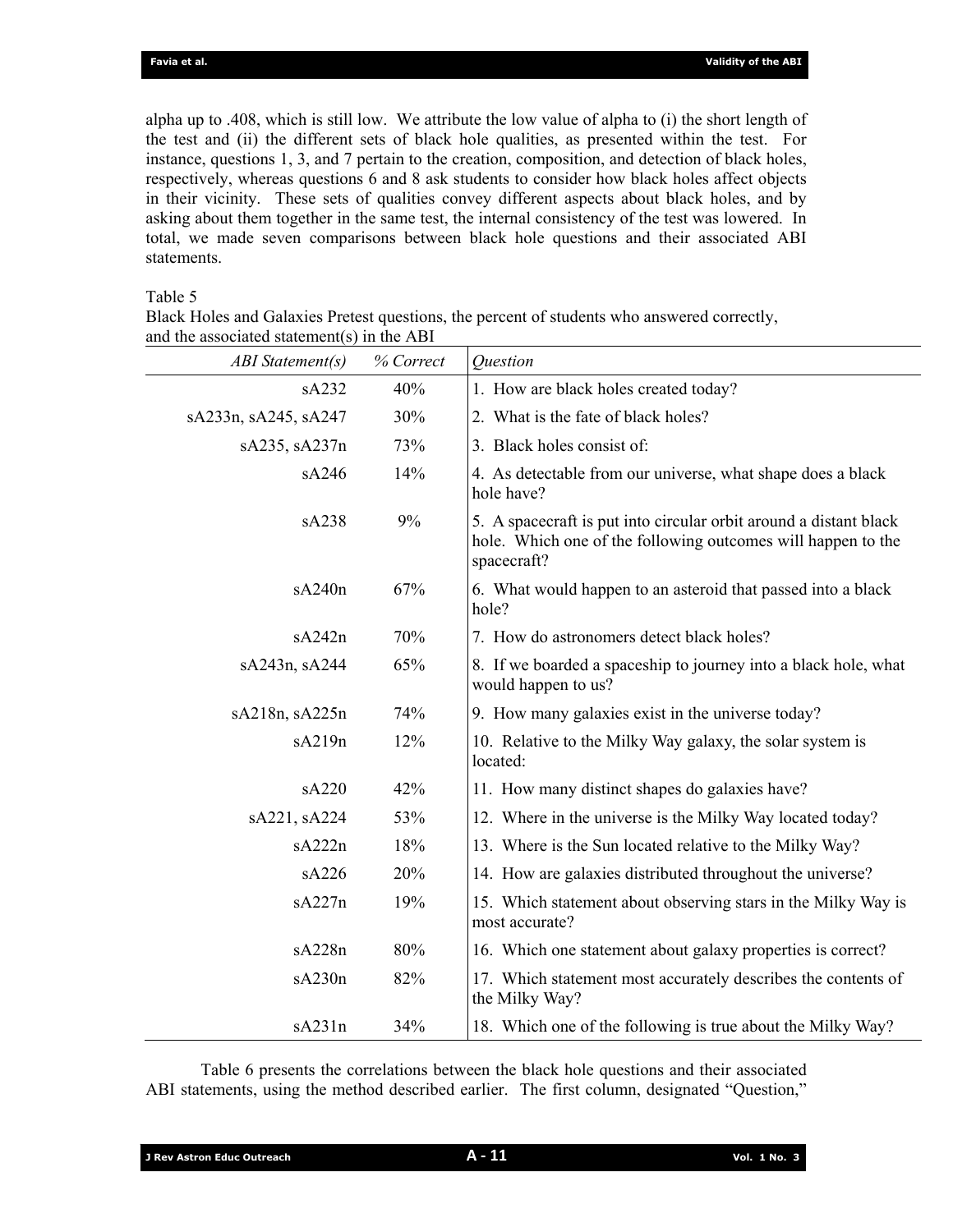identifies the question number from the BHGP. The second through fourth columns follow the same format as those in Table 4.

| Question      | <b>ABI</b> Statement | r    | p         |
|---------------|----------------------|------|-----------|
|               | sA232                | .275 | $.004*$   |
| 3             | sA235                | .139 | .152      |
| 3             | sA237n               | .142 | .143      |
| 6             | sA240n               | .209 | $.030*$   |
| 7             | sA242n               | .124 | .202      |
| 8             | sA243n               | .106 | .278      |
| 8             | sA244                | .078 | .424      |
| All questions | All statements       | .348 | $< 0.01*$ |

Table 6

Correlations between black hole questions and their associated ABI statements

 Table 6 shows that there is a significant correlation between black hole question scores and ABI scores  $(p < .001)$ , which suggests that student responses to the ABI partially reflect students' preconceived notions about black holes.

 We then proceeded to analyze the galaxy questions in the same manner. For the set of galaxy questions, Cronbach's alpha was .435. To improve the reliability of the test prior to correlating the data between the galaxy questions and the ABI, we removed five questions (one of which was associated with two ABI statements) to bring alpha up to .534. In total, we made six comparisons between galaxy questions and their associated ABI statements. Table 7 presents the correlations between the galaxy questions and their associated ABI statements, using the method described. The first column, designated "Question," identifies the question number from the BHGP. The second through fourth columns follow the same format as those in Table 4.

Table 7

Correlations between galaxy questions and their associated ABI statements

| <i><u>Ouestion</u></i> | <b>ABI</b> Statement | r    | p         |
|------------------------|----------------------|------|-----------|
| 11                     | sA220                | .270 | $.005*$   |
| 12                     | sA221                | .246 | $.010*$   |
| 12                     | sA224                | .213 | $.027*$   |
| 16                     | sA228n               | .114 | .241      |
| 17                     | sA230n               | .100 | .307      |
| 18                     | sA231n               | .195 | $.044*$   |
| All questions          | All statements       | .343 | $< 0.01*$ |
|                        |                      |      |           |

Table 7 shows that there is a significant correlation between galaxy question scores and ABI scores ( $p \le 0.001$ ), which suggests that student responses to the ABI partially reflect students' preconceived notions about galaxies. This result, combined with the result of Table 6,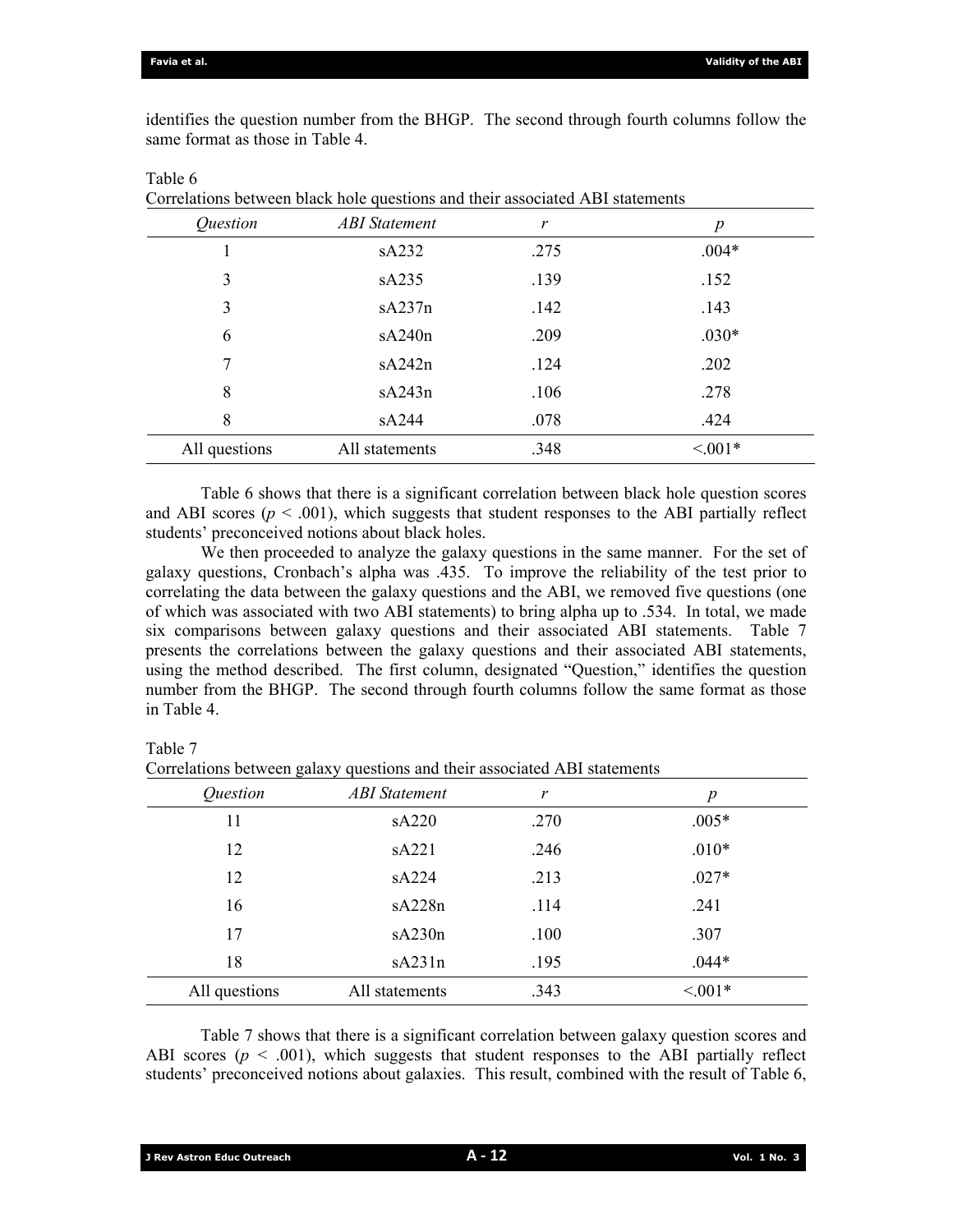holds the promise that the ABI could be administered as a pre-instructional evaluation of student beliefs on black holes and galaxies.

## *Attendance Questions*

 As discussed in the introduction, at the end of each class, NFC asks a misconceptionbased question (for attendance credit) about a topic to be lectured in the subsequent class day. A select set of these "attendance questions" serves as yet another pre-instruction probe for checking the consistency of student recollections of their past misconceptions. Appendix D presents the attendance questions under consideration, their specific categories, their associated ABI statements, the number of student responses to each attendance question, and the fraction of student responses to each category of answers. Included with the set of attendance questions in Appendix D is Fleiss' kappa  $(\kappa)$  for each question. A brief discussion of the meaning of Fleiss' κ follows shortly. Occasionally two ABI statements would overlap with one attendance question. In total, we made 12 comparisons between attendance questions and their associated ABI statements. For each attendance question, we determined categories that best capture the correctness of the responses, as described in Table 8.

#### Table 8

|          | Attendance question response categories                                                                                                |  |  |  |  |
|----------|----------------------------------------------------------------------------------------------------------------------------------------|--|--|--|--|
| Category | Representation                                                                                                                         |  |  |  |  |
|          | a typical correct response by a student                                                                                                |  |  |  |  |
|          | a typical incorrect response that is associated with one or more<br>common misconceptions, such as those already present in the<br>ABI |  |  |  |  |
|          | all other "incorrect" responses                                                                                                        |  |  |  |  |

 We checked the consistency of the categories by performing an analysis of inter-rater reliability (Elder Jr., Pavalko, & Clipp, 1993, pp. 42–44) on four of the nine attendance questions selected at random. For a particular attendance question, one of us scored a sample of written responses, then presented the same sample to an independent rater who did the same scoring without seeing the results of the first rater. For each analysis, a subset of 25 responses was selected at random. The agreement between the two raters, represented by Fleiss' κ, is given by

 $\kappa = \frac{\text{overall agreement} - \text{chance agreement}}{1 - \text{ chance agreement}}$ 

where  $\kappa > 0.60$  represents at least substantial agreement (Landis & Koch, 1977). For our analysis, κ ranged from 0.61–1.00.

 Three categories were established for each attendance question. For the purpose of assessing the concurrent validity of the ABI, we now reduce the number of attendance question categories down to two, in which we coded score "1" for the correct answer and score "0" for an incorrect answer. We then correlated the scores on the attendance questions with the scores on the associated ABI statements. Because the attendance questions serve as a pre-instructional instrument, we recoded the data in the ABI in the manner presented in Table 2. Specifically, we coded the data to reflect whether or not students reported that they believed a misconception prior to instruction in college. Table 9 presents the correlations between attendance questions and their associated ABI statements, using the method described earlier. The first column,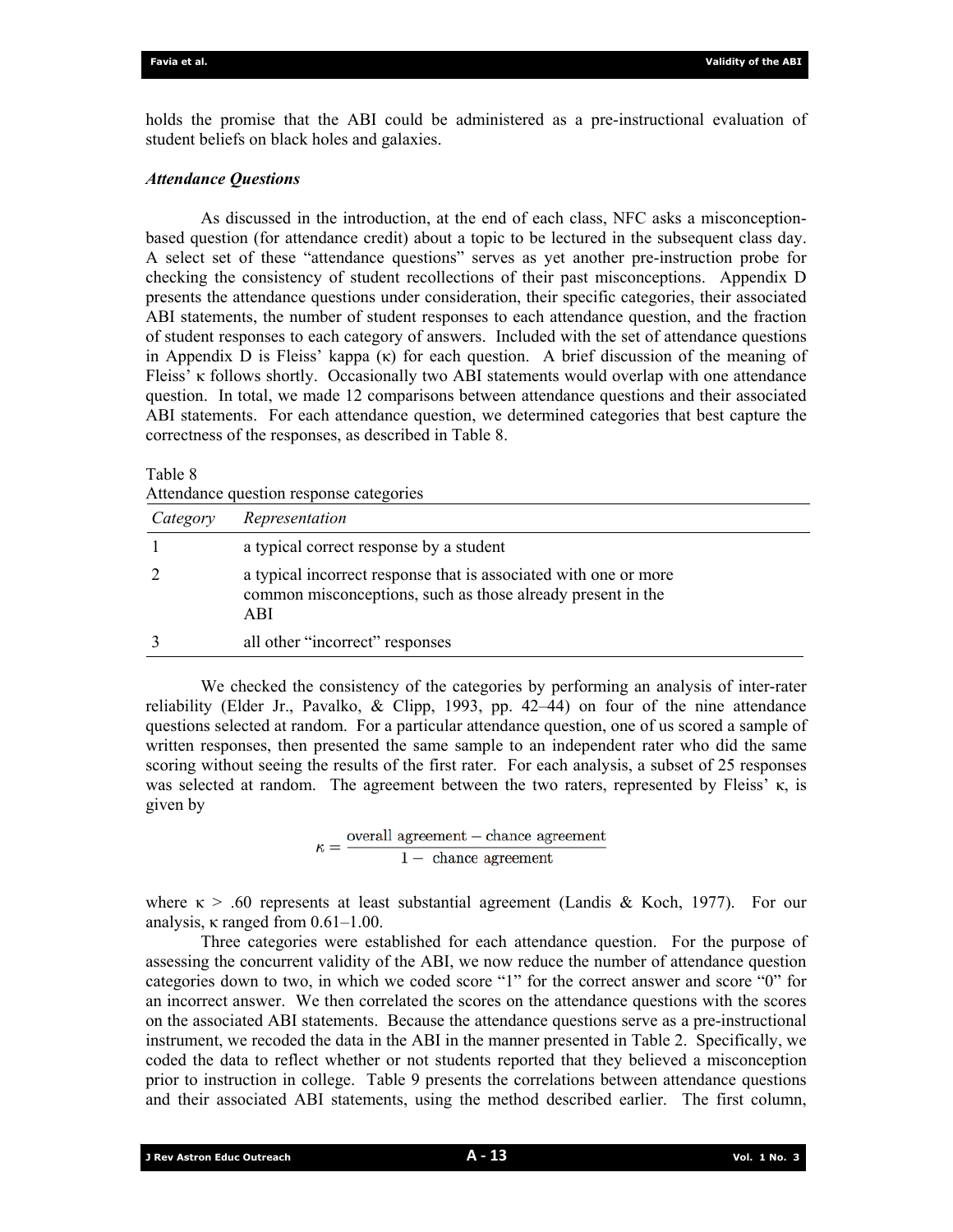designated "Question," identifies the question number from the list of attendance questions in Appendix D.

| Question       | <b>ABI</b> Statement | r       | $\boldsymbol{p}$ |
|----------------|----------------------|---------|------------------|
| 1              | sA <sub>2</sub>      | .122    | .219             |
| $\overline{2}$ | sA112                | .207    | $.041*$          |
| $\overline{2}$ | sA148                | .277    | $.006*$          |
| 3              | sA50n                | .118    | .236             |
| $\overline{4}$ | sA161                | $-.067$ | .508             |
| 5              | sA46n                | .066    | .508             |
| 6              | sA172                | .342    | $.001*$          |
| $\tau$         | sA189                | .371    | $.001*$          |
| 7              | sA190n               | .189    | .086             |
| 8              | sA248                | $-.051$ | .636             |
| 9              | sA150                | .265    | $.009*$          |
| 9              | sA222n               | .289    | $.004*$          |
| All questions  | All statements       | .343    | $.001*$          |

Table 9

Correlations between attendance questions and their associated ABI statements

Table 9 shows that there is a significant correlation between attendance question scores and ABI scores ( $p = .001$ ), which suggests that student responses to the ABI partially reflect the reports that students give on the attendance questions. This result not only provides further support for the validity of the ABI, but also holds the promise that the ABI could be administered as a pre-instructional evaluation of student beliefs in a college-level setting.

# **DISCUSSION**

#### *Comparison of Instruments*

 We have compared the ABI data to data from the course prelims, the final exam, a pretest on black holes and galaxies, and written responses to attendance questions. Our findings regarding the concurrent validity of the ABI in relation to these instruments are summarized in Table 10, which additionally reports the sample size *n*, the mean score *M*, and the standard deviation σ for these instruments, except for the attendance questions, which were administered weekly throughout the semester and whose responses were coded into categories. We remind the reader that for the BHGP, one test for each of the two topics was conducted, giving a total of five tests in four instruments.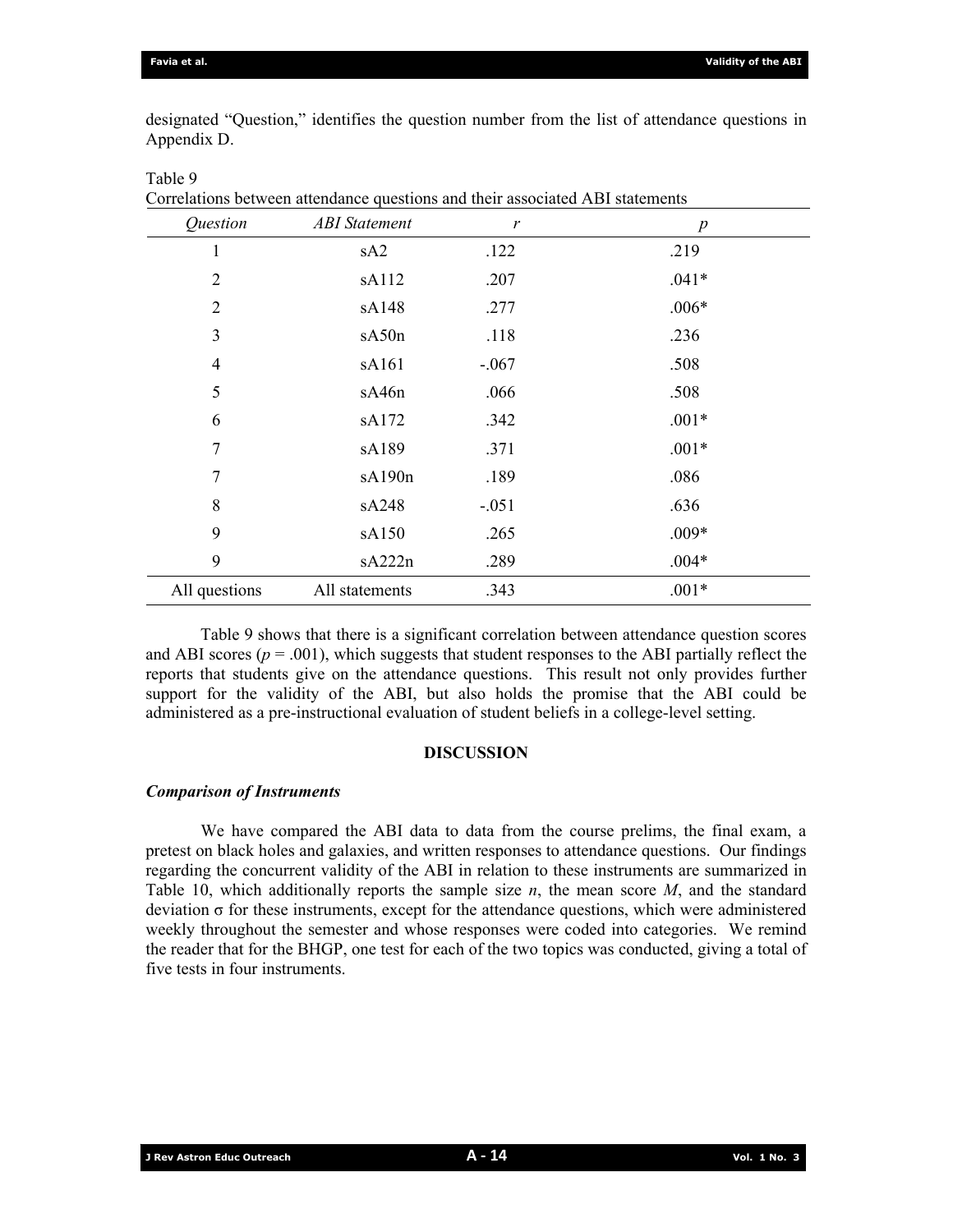## Table 10

| Instrument                                 | n   | $\overline{M}$ | $\sigma$ | $\mathcal{V}$ | p         |
|--------------------------------------------|-----|----------------|----------|---------------|-----------|
| Prelims                                    |     |                |          | .239          | $.012*$   |
| Prelim 1                                   | 167 | 66.0           | 16.0     |               |           |
| Prelim 2                                   | 165 | 58.8           | 16.4     |               |           |
| Prelim 3                                   | 161 | 61.2           | 17.6     |               |           |
| Final exam                                 | 161 | 60.1           | 12.9     | .204          | $.034*$   |
| <b>Black Holes and Galaxies</b><br>Pretest |     |                |          |               |           |
| <b>Black holes</b>                         | 148 | 46.0           | 17.4     | .348          | $< 0.01*$ |
| Galaxies                                   | 148 | 43.4           | 17.2     | .343          | $< 0.01*$ |
| Attendance questions                       |     |                |          | .343          | $.001*$   |

Correlations between the ABI and each of the four instruments. Summary statistics for the prelims are reported in the text

 All four instruments provided support for the validity of the ABI based on statistical significance  $(p < .05)$ . The prelims and final exams were administered after instruction, while the BHGP and each attendance question were administered prior to instruction on the relevant topics. Table 10 shows a significant correlation between data from the conventional exams (prelims and the final exam) and the data from the ABI. A significant correlation also exists between the data from free responses and the data from the ABI. However, there is only a weak correlation in the data between the BHGP and the ABI. We are thus confident that the validity of the ABI is supported through significant correlations with conventional tests given after instruction and free-response questions asked prior to instruction. We briefly discuss possible influences on the correlations reported in Table 10.

 One influence on the nature of our observed correlations is the scoring of the data. The prelims, the final exam, and the BHGP are multiple-choice exams with all questions containing five options. The attendance questions, however, are free-response questions. The written responses must be categorized and rated. The response format of the ABI more closely mimics a multiple-choice exam than an essay-based exam, since a student completes the ABI by filling in a bubble sheet much like on a multiple-choice exam. One would thus initially expect that correlations may be stronger for multiple-choice exams than for the attendance questions. However, the BHGP is also "distractor driven" (Sadler, 1998), in that the questions were intentionally designed to prompt memory recall of misconceptions that students may harbor. We find that all four instruments produce significant correlations with the ABI, which supports our belief that tests of the concurrent validity of the ABI are not particularly sensitive to the nature of the questions on the instruments listed in Table 10.

 An additional influence on the nature of the correlations is that a student who answers a question incorrectly on a prelim could learn the correct related science after taking a prelim and before taking the ABI. For instance, a student has anywhere between a few weeks and a few months (depending on the prelim) to learn the correct science before taking the ABI. The data would have been coded "0" on the prelim but coded "1" on the ABI, which would have caused a reduction in the observed correlation between the prelims and the ABI. Such a delay in administering the ABI would also make the observed correlation less significant. That we observed a significant correlation between the prelims and the ABI ( $p = .012$ ) in our analysis already is promising, to say the least.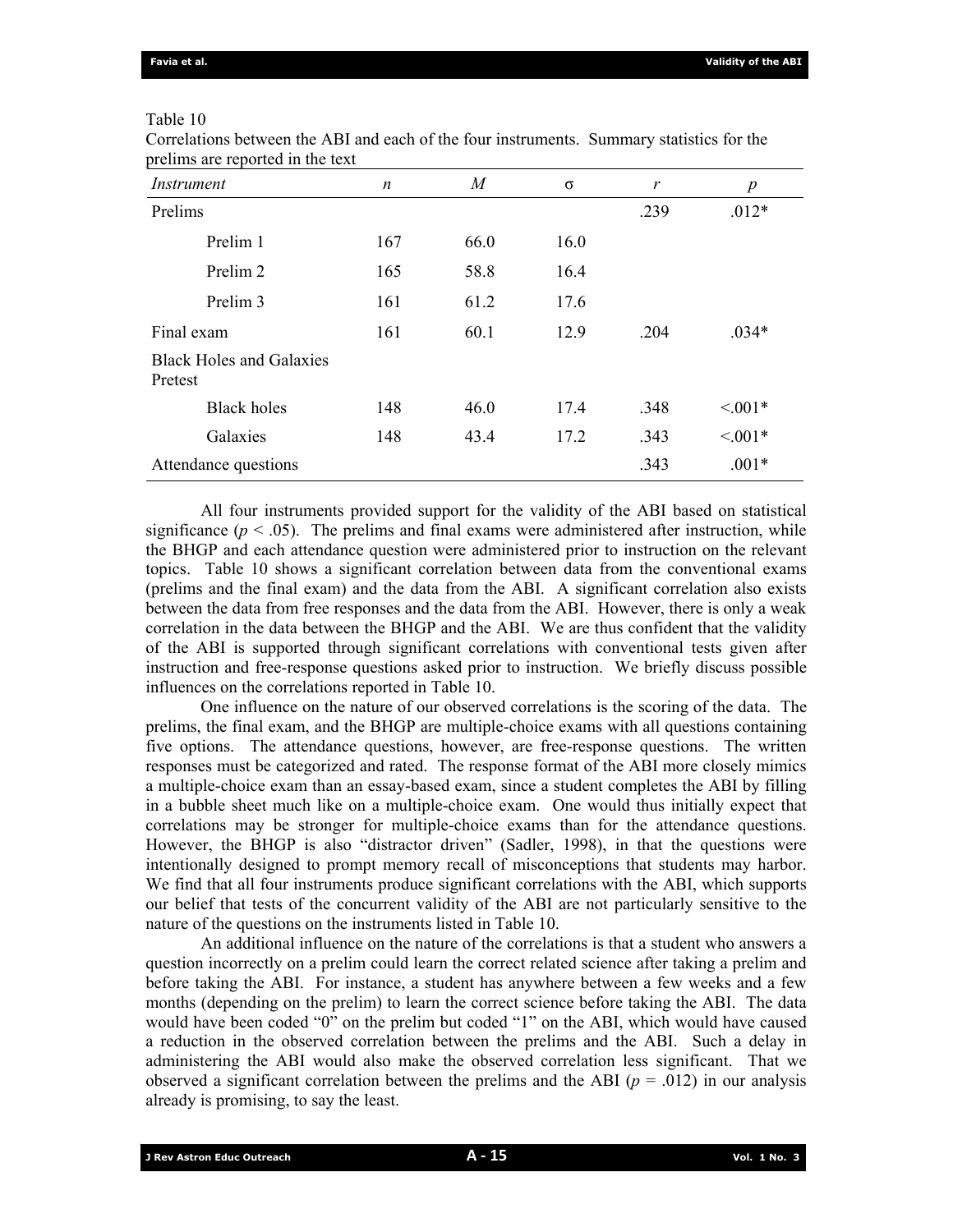Our results motivate us to consider additional plausible influences on the reliability of one's own recollections. In particular, we considered two influences: (i) the student's childhood interest in astronomy, prior to instruction in the course; and (ii) the student's level of stress in the semester. We designed two surveys for the Fall 2013 semester to assess childhood interest in astronomy and stress. We emphasize that the purpose of these surveys is not to test the validity of the ABI, but rather to examine childhood interest and current stress level as *possible influences* on how students report their beliefs on the ABI at the end of one semester of collegelevel astronomy.

#### *Childhood Interest in Astronomy*

 The Childhood Interest in Astronomy Survey (CIAS, see Appendix E) asks eight questions of the students to indicate their childhood interest in various activities related to astronomy. A total of 80 students taking AST 109 in the Fall 2013 semester completed the survey, which we posted online and made available only for the first two weeks of the course. For each question, students were asked to report their interest level for each activity, with the options for each question being: "never," "occasionally," and "very often." For example, in Question 1 of the CIAS, if a student has read astronomy books very often during one's own free time, the student responded to Question 1 with "very often." The responses were coded on a kind of Likert metric with "never" scored as 0, "occasionally" scored as 1, and "very often" scored as 2. The codes indicate relative measures of childhood interest. Total scores for each student fell within the range of 0 to 11, with a maximum possible score of 16. The mean and standard deviation of scores on the CIAS were 4.57 and 2.56, respectively, which suggests that the majority of students who took the CIAS had little more than an occasional interest in activities related to astronomy as a child.

 One concern about the CIAS is that telescopes, planetaria, and observatories may not have been available to some students, who may have been genuinely interested in astronomy as children. For example, one's interest in astronomy may be influenced if a student has access to these instruments while still a child. We found that for the CIAS,  $\alpha = .72$ , which is considered adequate (Schmitt, 1996). The internal consistency of the responses would decrease if any one of the eight questions was removed from the survey, except for Question 3, which asks about how often the student used binoculars or a telescope, in which case  $\alpha$  increases only marginally to .73. Our results support the hypothesis that we can use data from all eight questions without sacrificing the reliability of the data.

 To examine if childhood interest in astronomy influences a student's endorsement of misconceptions after college instruction in astronomy, we compared the childhood interest in astronomy scores for all students with their scores for the entire ABI (that is, the mean of all 215 statements). We again recoded the ABI data into "1" if the student endorsed a scientifically-correct statement or disbelieved an inaccurate statement, and "0" if the student disbelieved a scientifically-correct statement or endorsed an inaccurate statement. The correlation between childhood interest in astronomy and mean ABI score is .265 ( $p = .046$ ), which is statistically significant, because  $p < .05$ . The fact that the correlation, .265, is positive, is consistent with the notion that higher childhood interest in astronomy is associated with believing more of the correct science and fewer misconceptions.

 While we observe a statistically-significant correlation between childhood interest in astronomy, as measured in the CIAS, and overall score on the ABI, we cannot determine if increased childhood interest in astronomy *causes* students to believe fewer misconceptions. To affirm the extent of causality, we would need to measure, in tandem, both the beliefs and interests in astronomy, of subjects still in their childhood, and we do not have these paired data. We thus cannot firmly conclude anything about the nature of causality between these two instruments. However, our result is at least consistent with the hypothesis that the more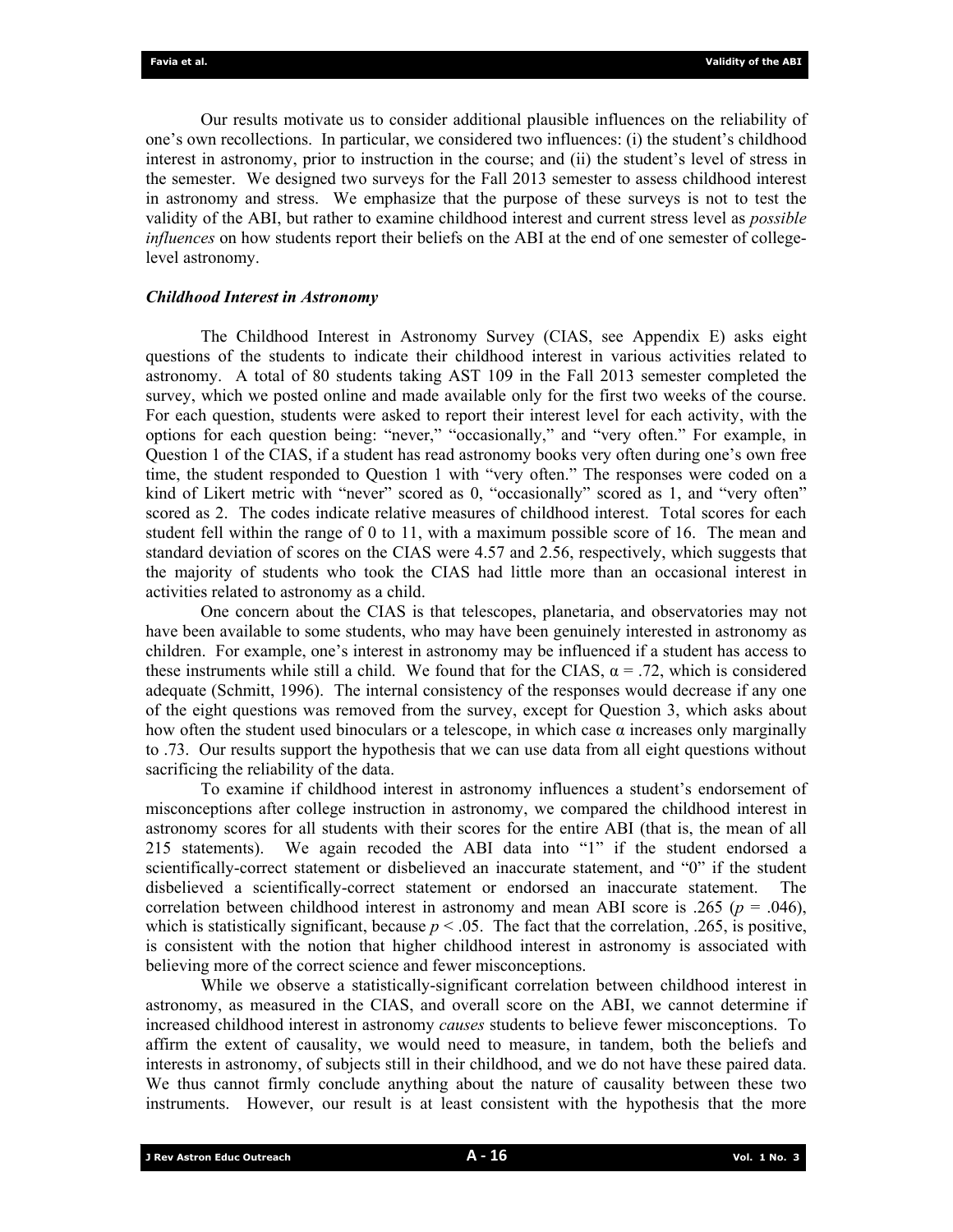interested children are in astronomy, the less likely they are to endorse misconceptions after college-level instruction in astronomy.

### *Stress*

 The results of the above section are consistent with our expectations that students who take an early-in-life interest in astronomy are more likely to recall their memories (which may or may not include misinformation) of what they learned compared to those students who were not interested in the subject material. On the other hand, memory recall is a reconstructive process, so one might expect that high levels of stress in one's life may interfere with the reconstructive process, thus causing inconsistencies in one's own past recall of their own misconceptions (Kuhlmann, Piel, & Wolf, 2005). In response to these considerations, we developed an instrument to evaluate the stress experienced by students at the time of completing the ABI. One such instrument, originally designed by Cohen, Kamarck, and Mermelstein (1983), asks students to report on their own measure of stress in general. For each question in the survey, subjects indicate the extent to which a particular facet represents them (e.g., how often one has felt overwhelmed). Scores for each question range from 0 to 4, where 0 means the subject has never experienced the facet, and 4 means the subject has very often experienced the facet. A related survey designed to assess one's own stress would be most appropriate to administer simultaneously with the administration of the ABI, which we did.

 From the original instrument, we created a shortened survey, consisting of four particular questions that were determined by Geoffrey L. Thorpe as being most inter-correlated and comprising a sufficiently large proportion of the variance. (It would be unfair to the students to ask too many questions about their stress level on the same day as the ABI administration and only a few days before their final exams.) The set of these four questions comprises the Stress Survey (see Appendix F). A total of 108 students completed the Stress Survey. In Questions 1 and 4, higher scores indicate higher stress. In Questions 2 and 3, the metric is reversed, so that lower scores indicate higher stress. We found that for the Stress Survey,  $\alpha$  = .79. To quantify the responses on a kind of Likert metric, we considered the direction of the scores for all four questions, and ultimately we preserved the codes as originally presented to the students. The total stress score per student is  $8 + Q1 + Q4 - Q2 - Q3$ , where Q1, Q2, Q3, and Q4 are the scores for each of questions 1-4, respectively. (Note that the number of questions has nothing to do with the metric of the response codes.) Scores fell within the range of 0 to 16. The mean and standard deviation of scores on the Stress Survey were 6.63 and 3.47, respectively, indicating that at the time of administration of the ABI (only days before the final exam), the majority of students who took the Stress Survey reported moderate stress in their lives.

 To examine if stress influences a student's endorsement of misconceptions after college instruction in astronomy, we compared the stress scores for all students with the *entire* ABI (that is, the mean of all 215 statements). The correlation between stress and mean ABI score is .049 ( $p = .651$ ), which is not statistically significant. The point of the stress survey was to evaluate whether or not a student's stress level, as measured at the end of the course, has a significant influence on how students report their beliefs on the ABI. Our result does not support this hypothesis, and thus we conclude that there is no relationship between a student's stress level and their reports on the ABI.

### **CONCLUSIONS**

 In this paper we have tested the validity of the ABI by comparing the results we get from it with results from other testing instruments. These include prelims, the final exam, a pretest on black holes and galaxies, and attendance questions. We correlated the results from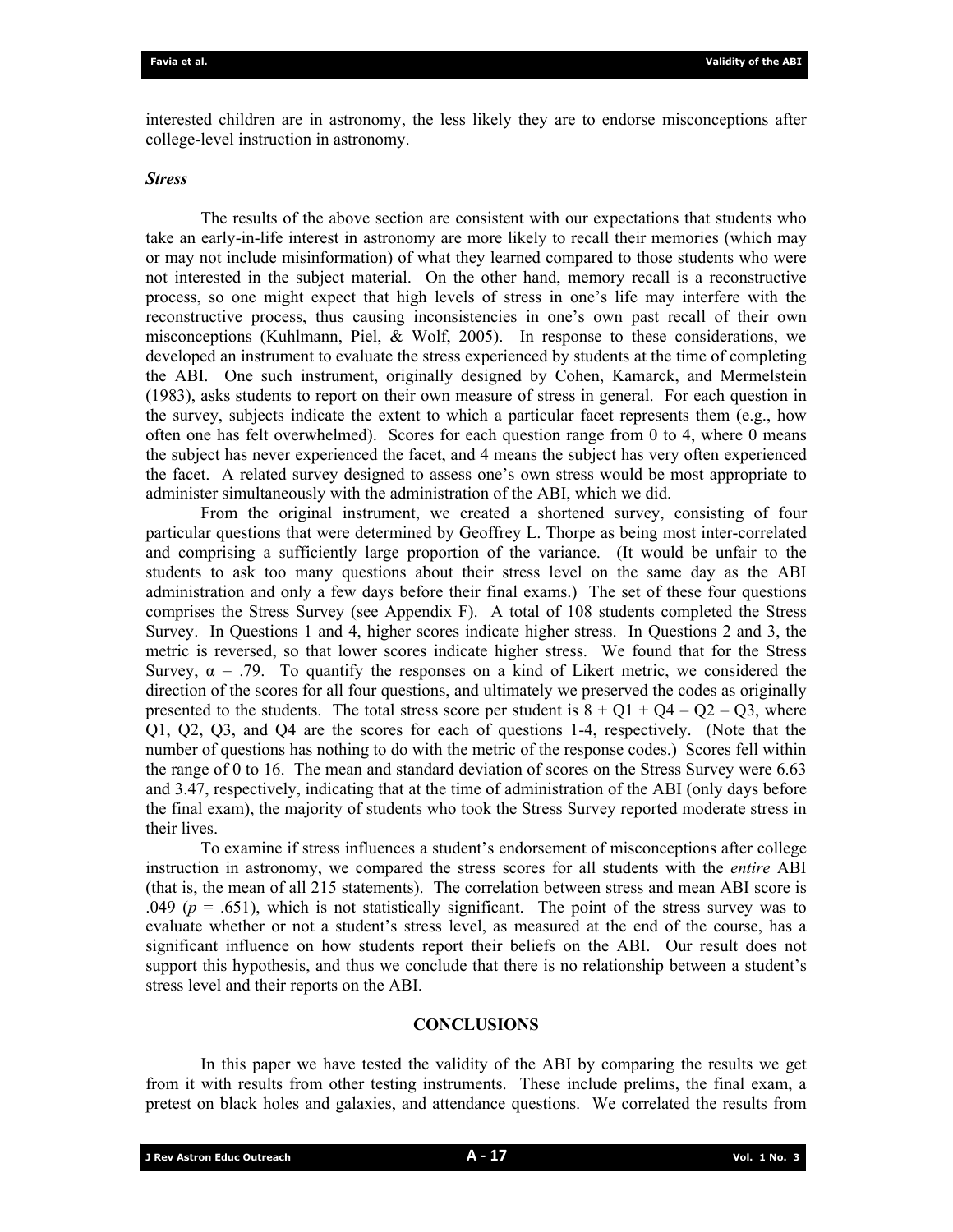one instrument at a time to those of the ABI. We have found that the validity of the ABI is supported through significant correlations with exams given after instruction, a distractor-driven pretest on black holes and galaxies, and free-response questions asked prior to instruction. We are confident that the ABI could be administered as a pre-instructional evaluation of student beliefs in a college-level setting. We have also discovered a statistically significant correlation between childhood interest in astronomy and the extent to which a student believes more of the correct science and fewer misconceptions after college instruction. We also found that there is no relationship between a student's stress level and their reports on the ABI.

 In future papers, we will present the theoretical background for principal components analysis, a technique for identifying groups of correlated misconceptions, as the technique applies to our overall project. We will clarify the extent to which semester-to-semester variability in misconception endorsement influences *correlations* between misconceptions, and we will address the concern that the correlations are not significantly affected by the persemester variability in misconception endorsement. Further papers will explore item response theory and, using it, we will propose an optimal sequence to teach concepts within individual topics in astronomy.  $\approx$ 

 The authors would like to acknowledge Jessica W. Clark, graduate student at the University of Maine, for volunteering her time as the second rater in our inter-rater analysis.

#### **REFERENCES**

- Bailey, J. M., Prather, E. E., Johnson, B., & Slater, T. F. (2009). College students' preinstructional ideas about stars and star formation. *Astronomy Education Review, 8,* 010110.
- Bailey, J. M., & Slater, T. F. (2004). A review of astronomy education research. *Astronomy Education Review, 2*(2), 20-45.
- Bransford, J. D. (2000). *How people learn: Brain, mind, experience, and school.* Washington, DC: National Academy Press.
- Brewin, C. R., Andrews, B., & Gotlib, I. H. (1993). Psychopathology and early experience: A reappraisal of retrospective reports. *Psychological Bulletin, 113*(1), 82-98.
- Cohen, S., Kamarck, T., & Mermelstein, R. (1983). A global measure of perceived stress. *Journal of Health and Social Behavior, 24,* 385-396.
- Comins, N. F. (2001). *Heavenly errors: Misconceptions about the real nature of the universe.* New York, NY: Columbia University Press.
- Comins, N. F. (2013). *Discovering the essential universe (5th ed.)*. New York, NY: W. H. Freeman & Company.
- Comins, N. F., & Kaufmann III, W. J. (2012). *Discovering the universe (9th ed.).* New York, NY: W. H. Freeman.
- Elder Jr., G. H., Pavalko, E. K., & Clipp, E. C. (1993). *Working with archival data: Studying lives*. Newbury Park, CA: Sage Publication.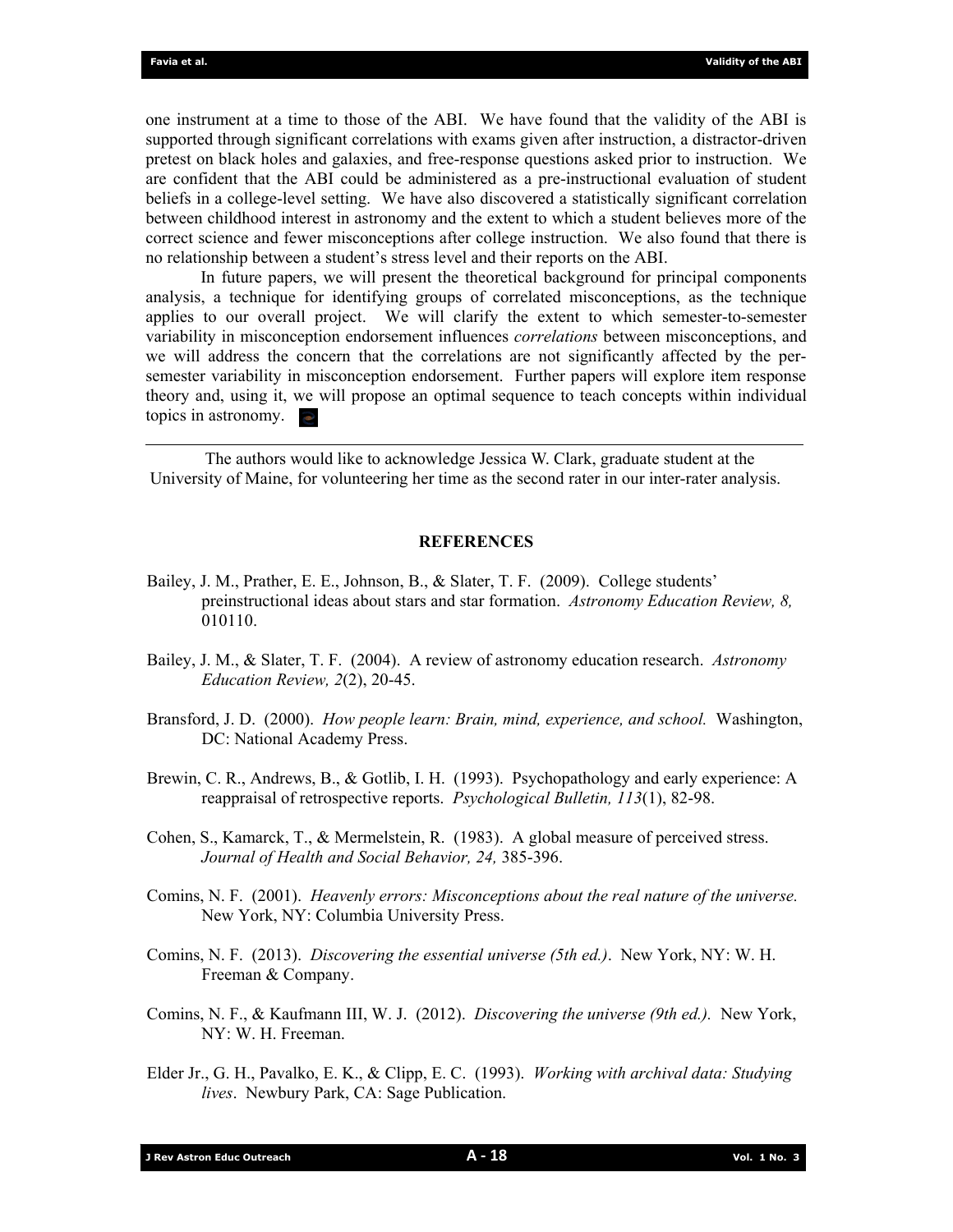- Favia, A., Comins, N. F., Thorpe, G. L., & Batuski, D. J. (2014). A direct examination of college student misconceptions in astronomy: A new instrument. *Journal and Review of Astronomy Education and Outreach, 1*, A21-A39.
- Henry, B., Moffitt, T. E., Caspi, A., Langley, J., & Silva, P. A. (1994). On the 'remembrance of things past': A longitudinal evaluation of the retrospective method*. Psychological Assessment, 6*, 92-101.
- Kline, T. J. B. (2005). *Psychological testing: A practical approach to design and evaluation.* Thousand Oaks, CA: Sage Publications.
- Kuhlmann, S., Piel, M., & Wolf, O. T. (2005). Impaired memory retrieval after psychosocial stress in healthy young men*. Journal of Neuroscience, 25*(11), 2977-2982.
- Landis, J. R., & Koch, G. G. (1977). The measurement of observer agreement for categorical data. *Biometrics, 33*, 159-174.
- Lombardi, D., Sinatrab, G. M., & Nussbaum, E. M. (2013). Plausibility reappraisals and shifts in middle school students' climate change conceptions*. Learning and Instruction, 27,* 50-62.
- Olson, J. M., & Cal, A. V. (1984). Source credibility, attitudes, and the recall of past behaviors. *European Journal of Social Psychology, 14*, 203-210.
- Onwuegbuzie, A. J., Daniel, L., & Leech, N. L. (2007). Pearson product-moment correlation coefficient. In N. J. Salkind & K. Rasmussen (Eds*.), Encyclopedia of measurement and statistics* (pp. 751-756). Thousand Oaks, CA: Sage Publications.
- Prather, E. E., Slater, T. F., Adams, J. P., Bailey, J. M., Jones, L. V., & Dostal, J. A. (2004). Research on a lecture-tutorial approach to teaching introductory astronomy for nonscience majors. *Astronomy Education Review, 3,* 122-136.
- Sadler, P. M. (1998). Psychometric models of student conceptions in science: Reconciling qualitative studies and distractor-driven assessment instruments*. Journal of Research in Science Teaching, 35*(3), 265-296.
- Schmitt, N. (1996). Uses and abuses of coefficient alpha. *Psychological Assessment, 8*(4), 350-353.
- Slater, T. F., & Adams, J. P. (2002). *Learner-centered astronomy teaching: Strategies for astro 101*. Boston, MA:Addison-Wesley.
- Smith III, J. P., diSessa, A. A., & Roschelle, J. (1993). Misconceptions reconceived: A constructivist analysis of knowledge in transition. *The Journal of the Learning Sciences, 3*(2), 115-163.
- Strike, K. A., & Posner, G. J. (1992). A revisionist theory of conceptual change. In R. Duschl & R. Hamilton (Eds.), *Philosophy of science, cognitive science, and educational theory and practice* (pp. 147-176). Albany, NY: State University of New York Press.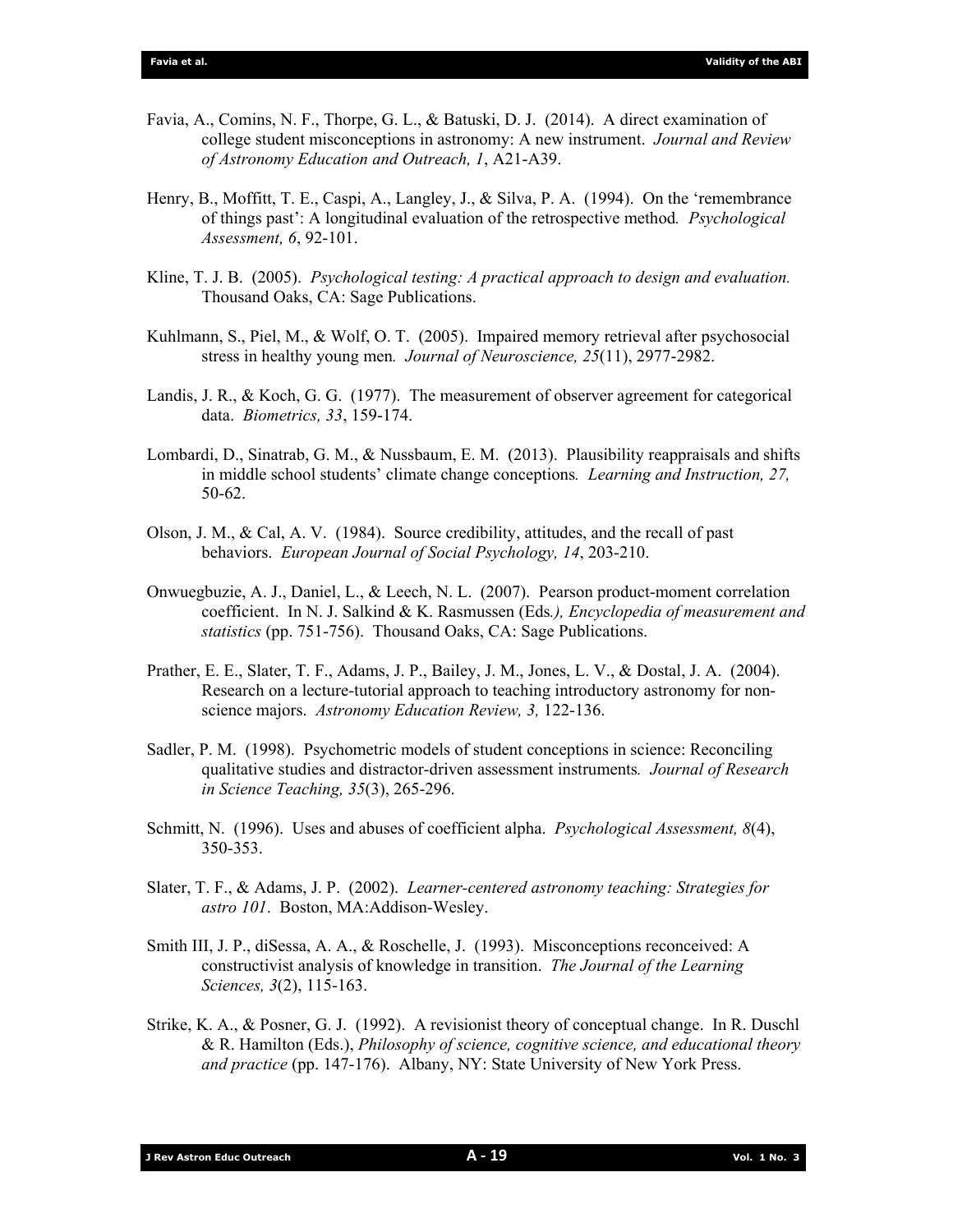- Vosniadou, S. (1994). Capturing and modeling the process of conceptual change*. Learning and Instruction, 4*, 45-69.
- Zumbo, B. D., & Rupp, A. A. (2004). Responsible modeling of measurement data for appropriate inferences: Important advances in reliability and validity theory. In D. Kaplan (Ed.), *The sage handbook of quantitative methodology for the social sciences* (pp. 73-92). Thousand Oaks, CA: Sage Publications.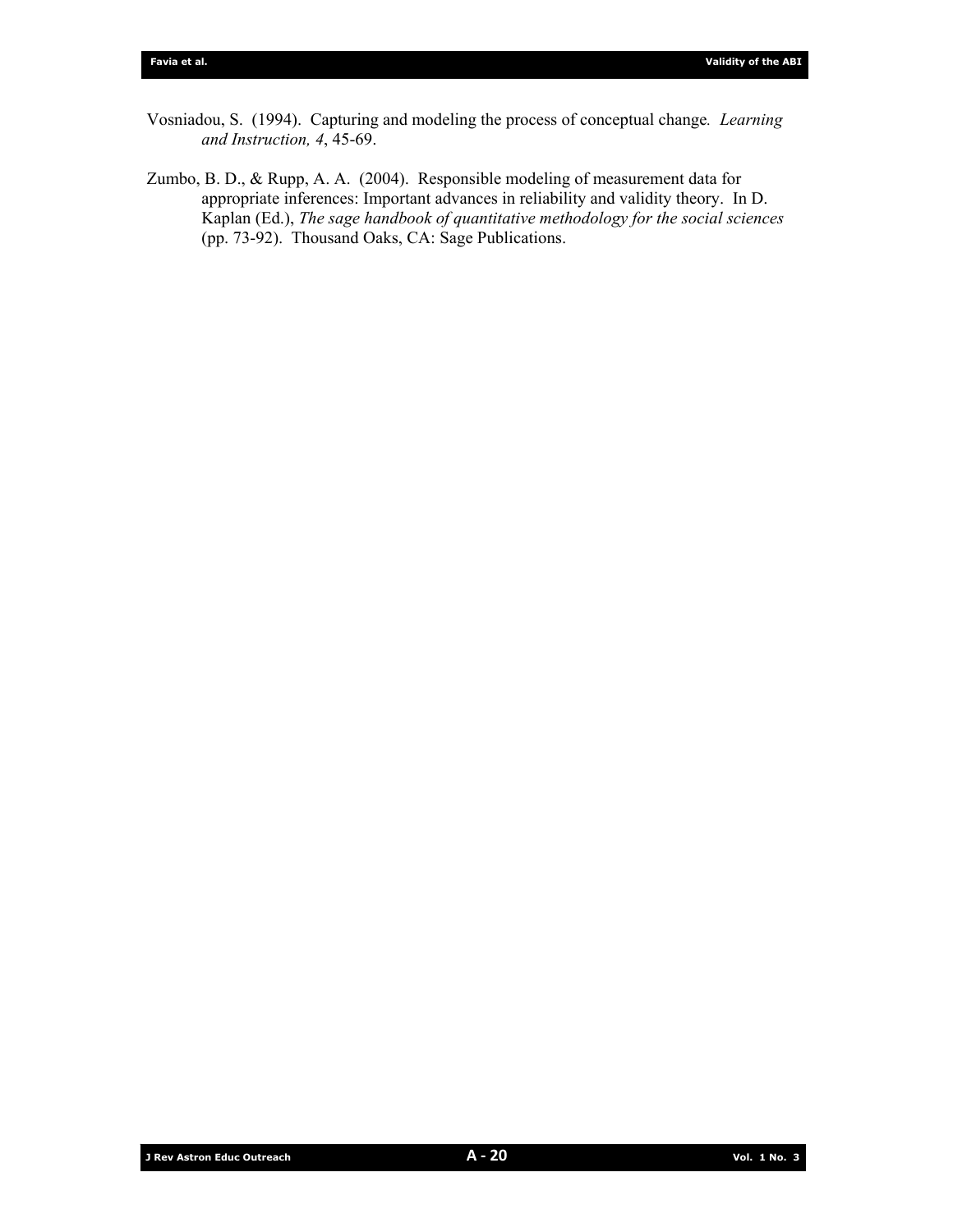# **APPENDIX A**

# **PRELIM QUESTIONS AND ASSOCIATED STATEMENTS FROM THE ASTRONOMY BELIEFS INVENTORY**

sA50n: few objects orbit the Sun in circular orbits Prelim 1 Question 14: Which of the following most accurately describes the shape of Neptune's orbit around the Sun?

sA80: craters are volcanic in origin Prelim 1 Question 38: Which statement about the surface of the Moon is correct?

sA164n: Mars currently lacks running water on its surface Prelim 2 Question 2: Which statement about water on Mars is correct?

sA50n: few objects orbit the Sun in circular orbits Prelim 2 Question 25: What shape is the orbit of Halley's comet?

sA172: Saturn's rings are solid Prelim 2 Question 30: Saturn's rings are best described by which of the following?

sA76: Jupiter's Great Red Spot is a volcano erupting Prelim 2 Question 39: Jupiter's Great Red Spot is most accurately called a(n)?

sA46n: Jovian planets (Jupiter, Saturn, Uranus, Neptune) have gaseous or icy surfaces Prelim 2 Question 41: Which statement most accurately describes descending into Jupiter?

sA150: the Earth is in the middle of the Milky Way galaxy sA222n: the Sun is far away from the center of the Milky Way galaxy Prelim 3 Question 7: What is located at the center of the Milky Way galaxy?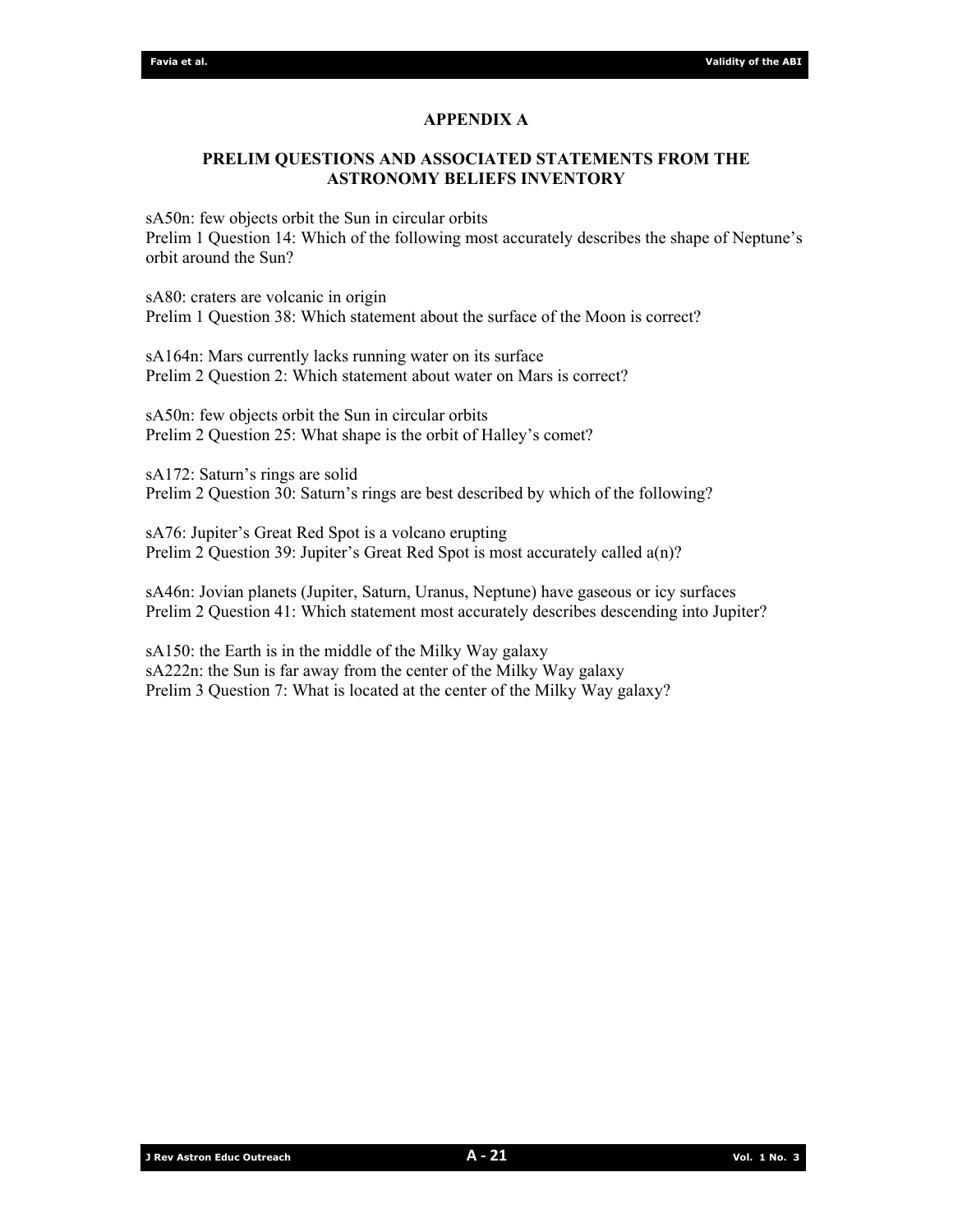## **APPENDIX B**

## **FINAL EXAM QUESTIONS AND ASSOCIATED INVENTORY STATEMENTS**

sA111n: Earth's axis is tilted compared to the ecliptic Final Exam Question 3: Where is the ecliptic as seen from the Earth?

sA2: there are 12 zodiac constellations Final Exam Question 9: How many *zodiac* constellations are there?

sA185: the Sunspot cycle is 11 years long Final Exam Question 10: What is the length of the Sun's entire magnetic cycle?

sA46n: Jovian planets (Jupiter, Saturn, Uranus, Neptune) have gaseous or icy surfaces Final Exam Question 21: Which of the following best describes the surface of Jupiter?

sA172: Saturn's rings are solid Final Exam Question 22: Which statement about Saturn's rings is most accurate?

sA171: Saturn is the only planet with rings Final Exam Question 23: Which of the following planets does not have rings?

sA8: the north star is the brightest star in the sky Final Exam Question 24: What is the brightest star in the night sky?

sA248: cosmic rays are light rays Final Exam Question 40: Cosmic rays are best described by which of the following?

sA108n: Venus is similar to earth in size sA170: Mars is the sister planet to earth in physical properties and dimensions Final Exam Question 44: Which planet is most similar in physical dimensions and composition to the Earth?

sA208: the Sun will explode as a nova Final Exam Question 51: The Sun will end its "life" as  $a(n)$ :

sA50n: few objects orbit the Sun in circular orbits Final Exam Question 67: Which of the following most accurately describes the shape of Venus's orbit around the Sun?

sA262n: the universe as a whole is changing Final Exam Question 98: Which of the following best describes the overall motion of the universe?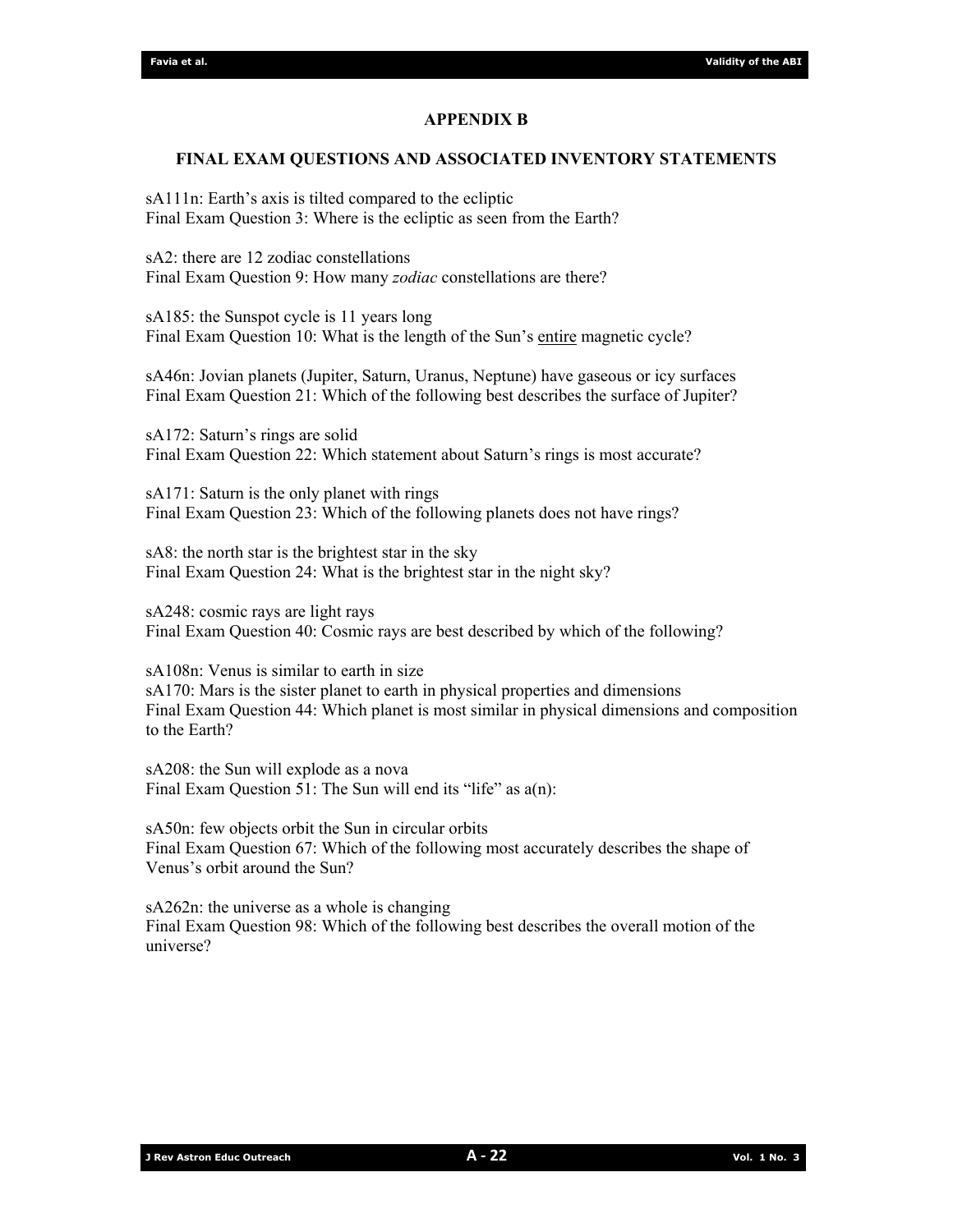## **APPENDIX C**

## **BLACK HOLES AND GALAXIES PRETEST**

Question 1: How are black holes created today?

(A) They form spontaneously (that is, without the need for any external matter or energy) in empty space

(B) While black holes once formed, they do not form today

(C) They form deep inside some old stars

(D) They form as the result of collisions between high-energy particles (atoms or molecules) in space

(E) There is no evidence that black holes exist, hence I don't believe they form today.

Question 2: What is the fate of black holes?

(A) They last forever, each with a fixed mass

(B) They slowly lose mass, that is, they evaporate

(C) They continue to gain mass indefinitely

- (D) They continue to grow, but one is growing faster than the others. It will eventually swallow the universe
- (E) Black holes don't exist, hence the question is irrelevant

Question 3: Black holes consist of:

(A) nothing - they are just holes in space

(B) a uniform "sea of energy"

- (C) ultra-condensed concentrations of matter and energy
- (D) ultra-condensed concentrations of matter, only
- (E) misleading question since black holes don't really exist

Question 4: As detectable from our universe, what shape does a black hole have?

- (A) a pinhole in space
- (B) a sphere

(C) a wormhole

(D) many different possible shapes, including spherical, disc, and donut shapes

(E) misleading question since black holes don't really exist

Question 5: A spacecraft is put into circular orbit around a distant black hole. Which one of the following outcomes will happen to the spacecraft?

(A) It will be sucked straight into the black hole, like dust into a vacuum cleaner

(B) It will spiral inward, eventually falling into the black hole

(C) It will stop and hover above the black hole

(D) It will orbit around the black hole forever in the same orbit

(E) The question assumes black holes exist, which I believe they don't.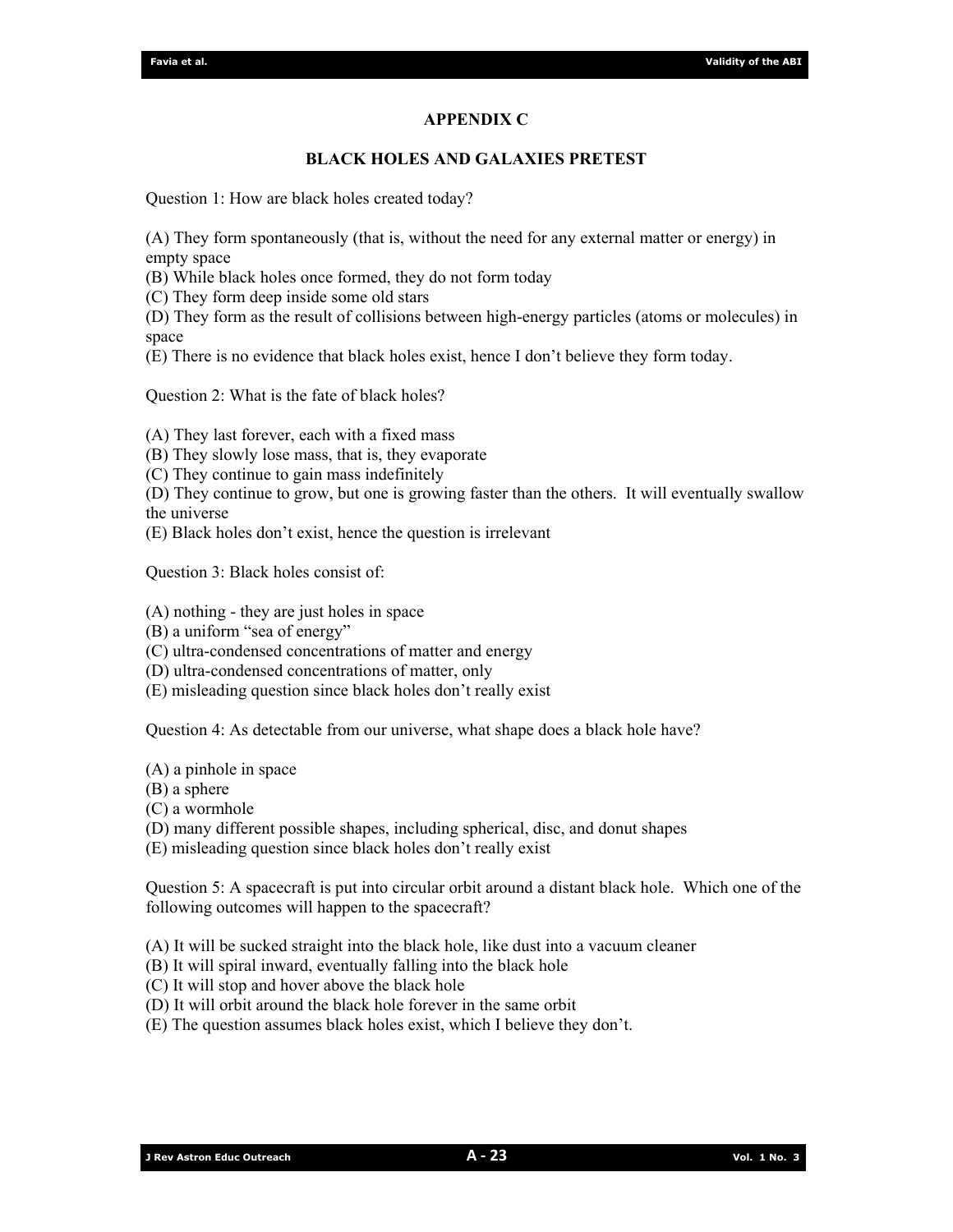Question 6: What would happen to an asteroid that passed into a black hole?

- (A) It would be crushed and would remain in the black hole
- (B) It would enter another dimension
- (C) It would tunnel through a wormhole back into our universe
- (D) It would remain intact in the black hole
- (E) The question assumes black holes exist, which I believe they don't.

Question 7: How do astronomers detect black holes?

(A) Astronomers detect black holes by observing their glow

- (B) Astronomers detect black holes by seeing matter being ejected from them
- (C) Astronomers detect black holes by putting spacecraft in orbit around them
- (D) Astronomers detect black holes by their effects on nearby gas and stars
- (E) No one has actually found a black hole

Question 8: If we boarded a spaceship to journey into a black hole, what would happen to us?

- (A) We would begin to spin faster and faster
- (B) We would get stuck inside the black hole
- (C) We would have the ability to travel freely in time
- (D) We would teleport to another dimension
- (E) We would never find a black hole since they don't exist

Question 9: How many galaxies exist in the universe today?

- (A) There are no galaxies
- (B) There is just our galaxy
- (C) There are a few galaxies
- (D) There are several thousand
- (E) There are billions of galaxies

Question 10: Relative to the Milky Way galaxy, the solar system is located:

- (A) above the Milky Way
- (B) between two spiral arms
- (C) in a spiral arm
- (D) in or near its center
- (E) far away from Milky Way

Question 11: How many distinct shapes do galaxies have?

- (A) All galaxies are shaped like spirals
- (B) Galaxies can be either spiral or elliptical
- (C) Galaxies can have any shape other than spiral or elliptical
- (D) Galaxies can be spiral, elliptical, or irregularly shaped
- (E) Galaxies can have any shape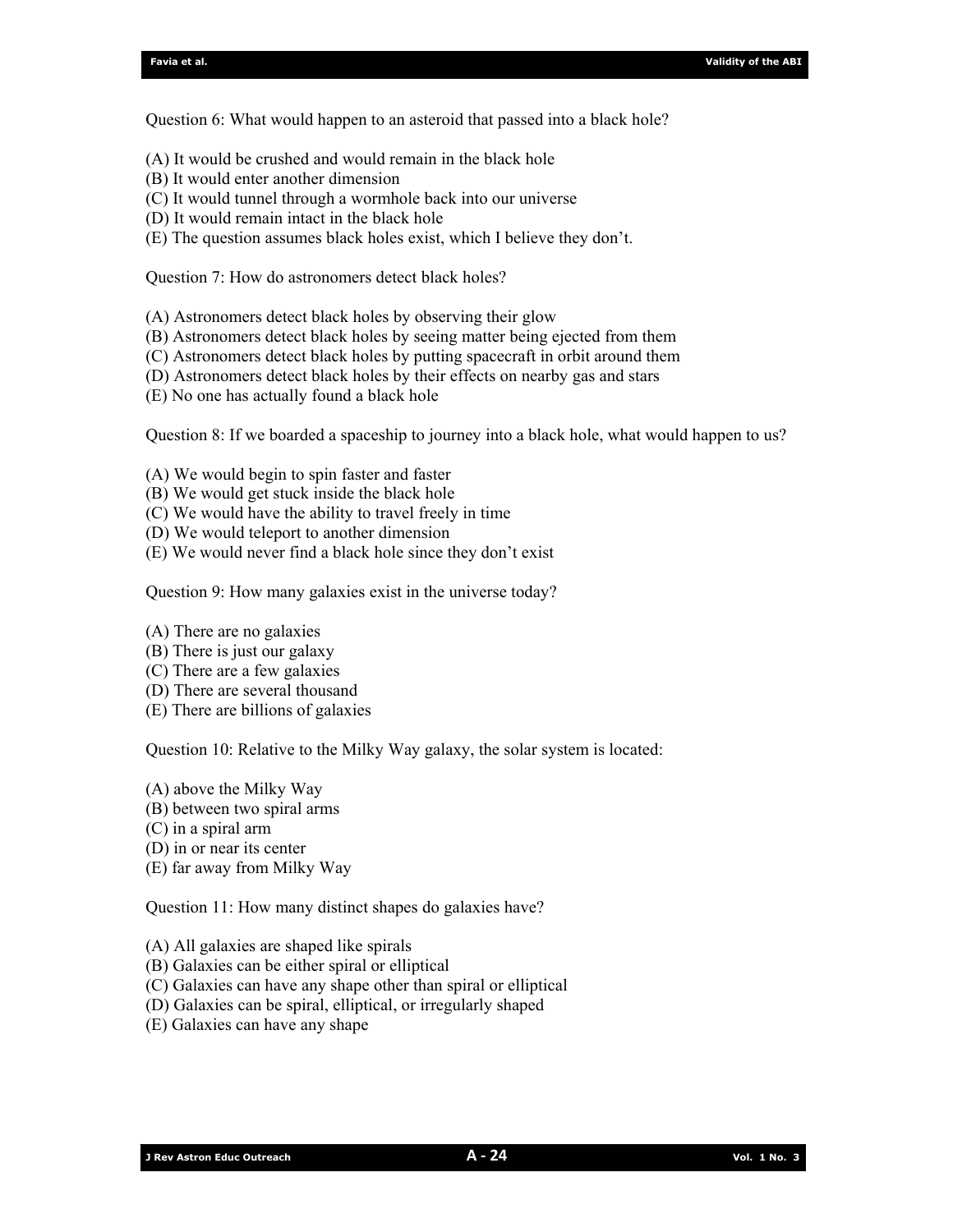Question 12: Where in the universe is the Milky Way located today?

- (A) The Milky Way has no special location in the universe
- (B) The Milky Way is located at or near the center of the universe
- (C) The Milky Way is the universe
- (D) The Milky Way is located outside the universe
- (E) The Milky Way is located inside the solar system

Question 13: Where is the Sun located relative to the Milky Way?

- (A) The Sun is located above the plane of the Milky Way
- (B) The Sun is located between two spiral arms of the Milky Way
- (C) The Sun is located at the Milky Way's center
- (D) The Sun is located in a spiral arm of the Milky Way
- (E) The Sun is located far outside of the Milky Way

Question 14: How are galaxies distributed throughout the universe?

(A) The galaxies are distributed randomly

- (B) The galaxies are grouped together by size
- (C) The galaxies are in large groups separated by voids
- (D) The galaxies are grouped together by type or design
- (E) There is only one galaxy in the universe

Question 15: Which statement about observing stars in the Milky Way is most accurate?

(A) Astronomers can observe up to a few hundred stars in the Milky Way

- (B) Astronomers can observe those stars not obscured by galactic dust
- (C) Astronomers can observe hundreds of thousands of stars in the Milky Way
- (D) Astronomers can observe all of the stars in the Milky Way
- (E) Astronomers can observe only the brightest stars (O, B, A)

Question 16: Which one statement about galaxy properties is correct?

- (A) All galaxies are held together by gravity
- (B) All galaxies have the same shape
- (C) All galaxies have the same size
- (D) All galaxies have the same color
- (E) All galaxies rotate at the same speed

Question 17: Which statement most accurately describes the contents of the Milky Way?

- (A) The Milky Way lacks gas, but contains dust and stars
- (B) The Milky Way lacks dust, but contains gas and stars
- (C) The Milky Way lacks gas and dust, but contains stars
- (D) The Milky Way contains gas, dust, and stars
- (E) The Milky Way lacks stars, gas, and dust altogether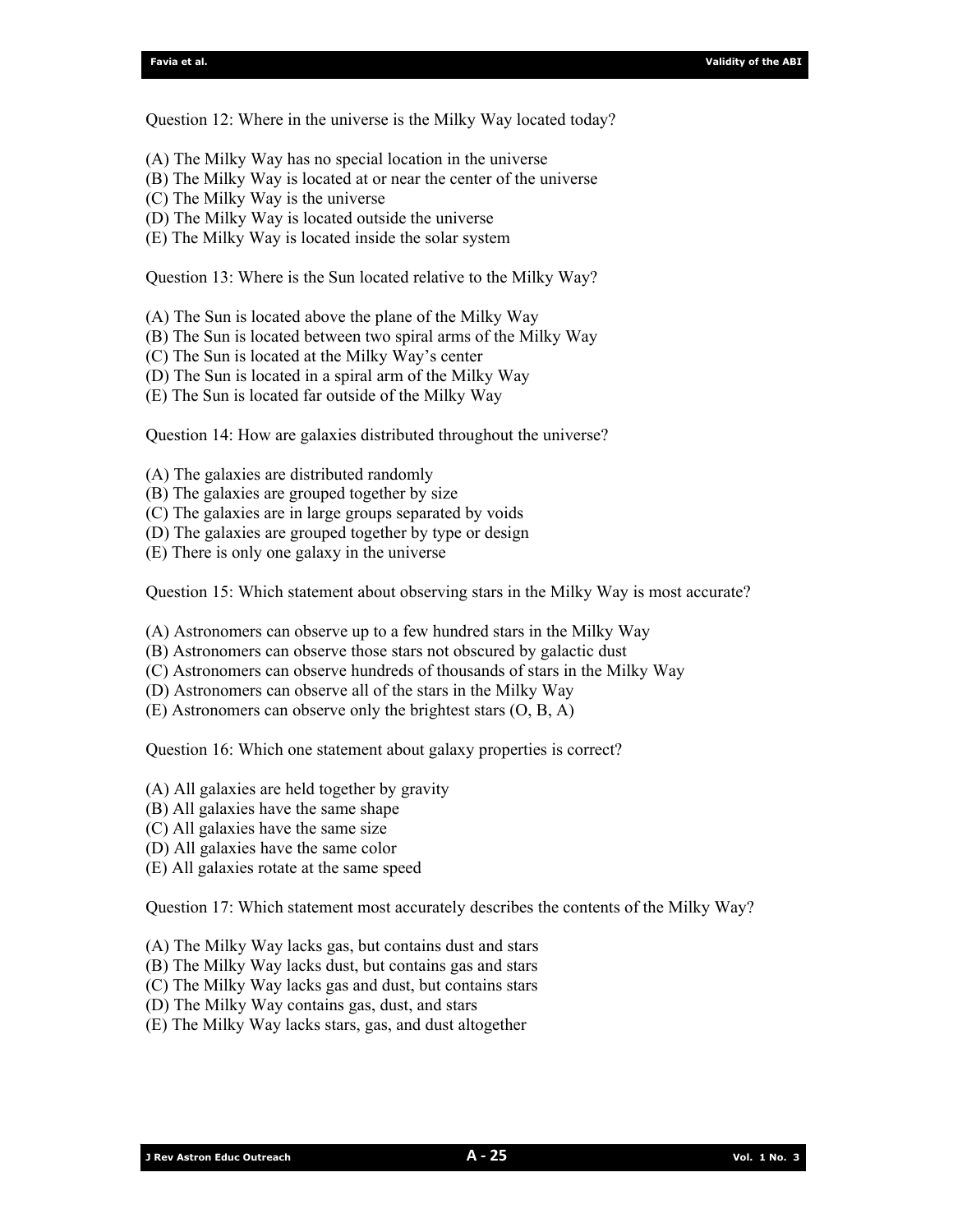Question 18: Which one of the following is true about the Milky Way?

- (A) The Milky Way is still producing both stars and planets
- (B) The Milky Way is still producing stars, but not planets
- (C) The Milky Way is still producing planets, but not stars
- (D) The Milky Way is no longer producing stars or planets
- (E) The Milky Way never created its own stars or planets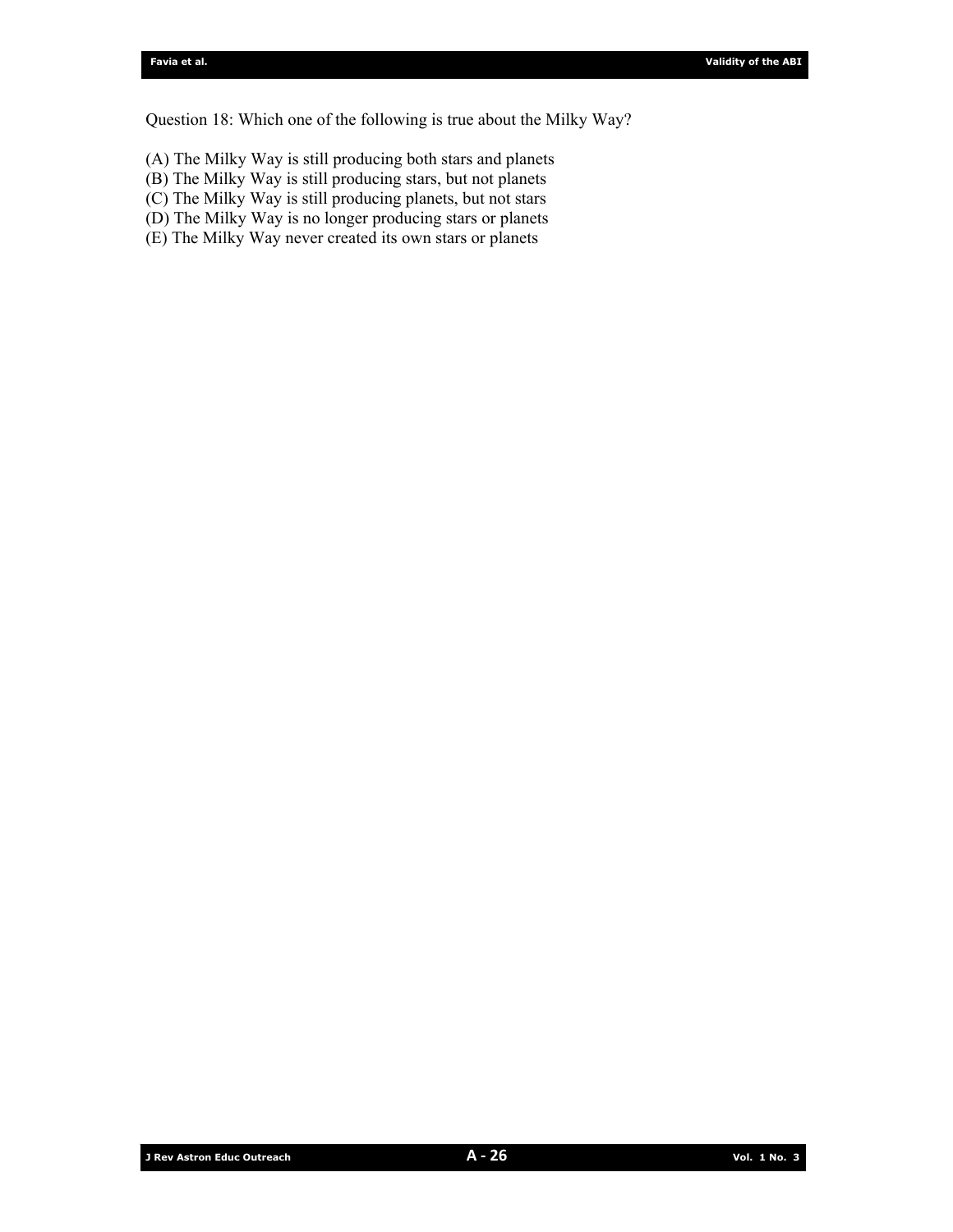#### **APPENDIX D**

#### **ATTENDANCE QUESTIONS**

Attendance Question 1

 $n = 171$ , no inter-rater analysis conducted

sA2. there are 12 zodiac constellations

September 5, 2013 (immediately at the start of class, prior to lecture). How many zodiac constellations are there?

- 1. (36%) 13
- 2. (34%) 12
- 3. (35%) Other, vague, unsure

Attendance Question 2

 $n = 162$ ,  $\kappa = 0.74$ 

sA112. summer is warmer because we are closer to the sun during the summertime sA148. seasons are caused by speeding up and slowing down of Earth's rotation September 5, 2013 (at the end of class, as normal). What causes the seasons?

1. (38%) Tilt of the Earth

2. (17%) Changing distance between the Earth and the Sun

3. (46%) All other (less logical) (e.g. "the Earth's rotation")

Attendance Question 3

 $n = 166$ , no inter-rater analysis conducted

sA50n. few objects orbit the Sun in circular orbits

September 10, 2013. What is the shape of the Earth's orbit around the sun?

- 1. (86%) elliptical or oval
- 2. (13%) circular or sphere
- 3. (2%) other

Attendance Question 4

 $n = 154$ ,  $\kappa = 0.62$ 

sA161. Mars is green (from plant life)

September 30, 2013. Have astronomers found life on Mars?

- 1. (38%) No, (5%) Only as fossils (traces)
- 2. (18%) Other (e.g., found water/ice, didn't answer question)
- 3. (40%) Yes

## Attendance Question 5

 $n = 150$ , no inter-rater analysis conducted

sA46n. Jovian planets (Jupiter, Saturn, Uranus, Neptune) have gaseous or icy surfaces October 3, 2013. Describe the surface of Jupiter

- 1. (37%) Gas, liquid (but not water), or "no surface" but not solid
- 2. (35%) Solid not gas (e.g., "cratered")
- 3. (29%) All other, including mixed surface types (e.g., gas and rocky)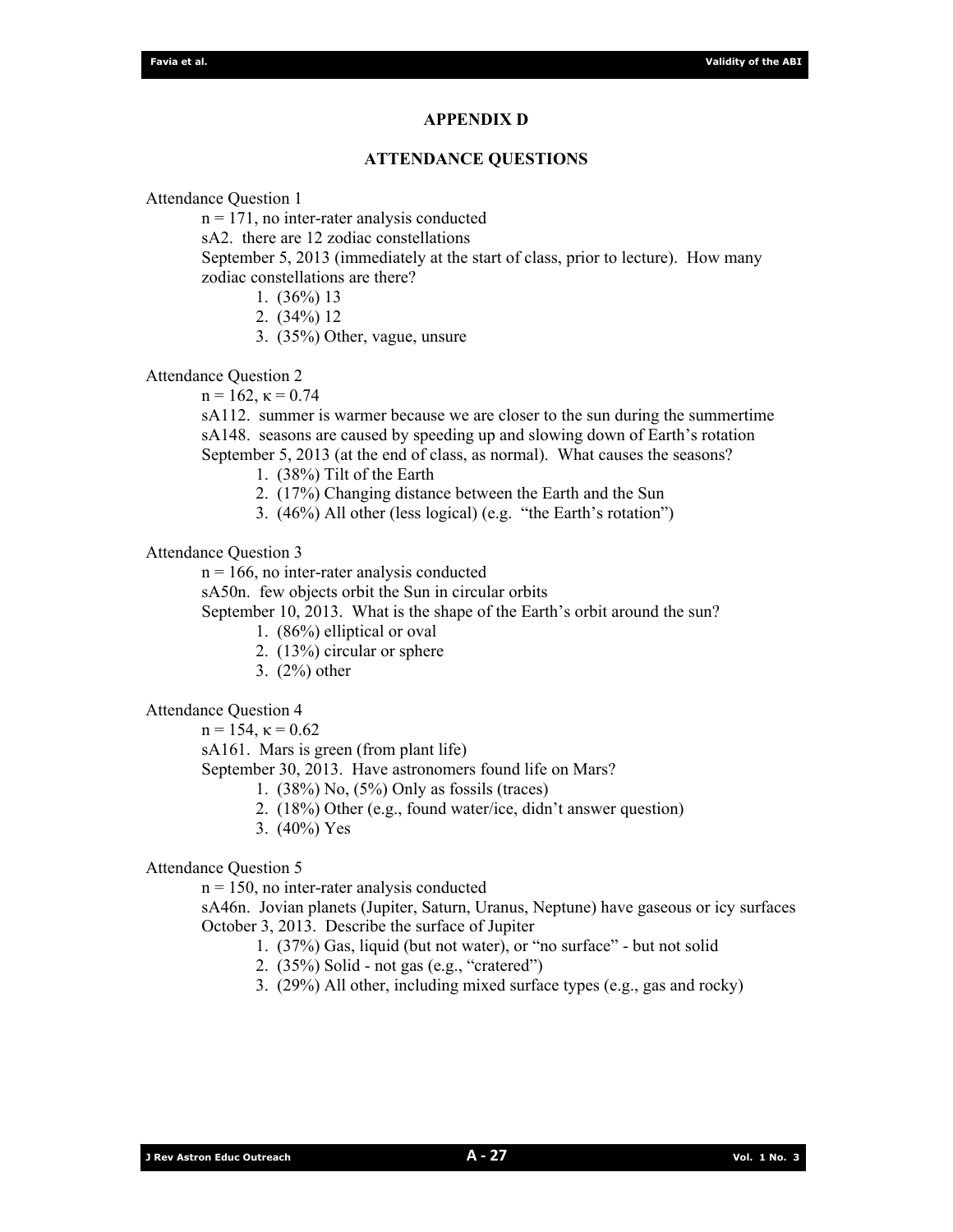Attendance Question 6

 $n = 138$ ,  $\kappa = 0.71$ 

sA172. Saturn's rings are solid

October 10, 2013. Briefly describe the rings of Saturn

1. (78%) Particles, ice, debris, rocks, asteroids, metals, "like Jupiter's"

 2. (14%) Solid continuous matter, inc. gravity-held "material" or "rocky elements"

3. (8%) Gas only, clouds, or liquid

Attendance Question 7

 $n = 120$ , no inter-rater analysis conducted

sA189. the Sun is the brightest star in universe

sA190n. some objects in the universe are brighter than the Sun

November 7, 2013. How bright is the sun compared to other stars?

1. (40%) average or about average

2. (37%) dimmer, or (22%) brighter

3. (2%) the Sun is the brightest star

Attendance Question 8

 $n = 128, \kappa = 1.00$ 

sA248. cosmic rays are light rays

November 12, 2013. What are cosmic rays?

1. (1%) High-energy particles from space, (2%) High-energy particles (not from space or unspecified)

2. (21%) Light or light rays

3. (77%) All other (inc. vague, unspecified, multiple responses, e.g., "rays coming from stars," "radiation," "shock waves from supernovas")

# Attendance Question 9

 $n = 125$ , no inter-rater analysis conducted sA150. the Earth is in the middle of the Milky Way galaxy sA222n. the Sun is far away from the center of the Milky Way galaxy November 21, 2013. Where in the Milky Way are we? 1. (2%) Between two spiral arms, (30%) On or in a spiral arm

2. (30%) In or near the center

3. (37%) All other or too vague to tell (e.g., "upper left," "off to the side," "on the edge")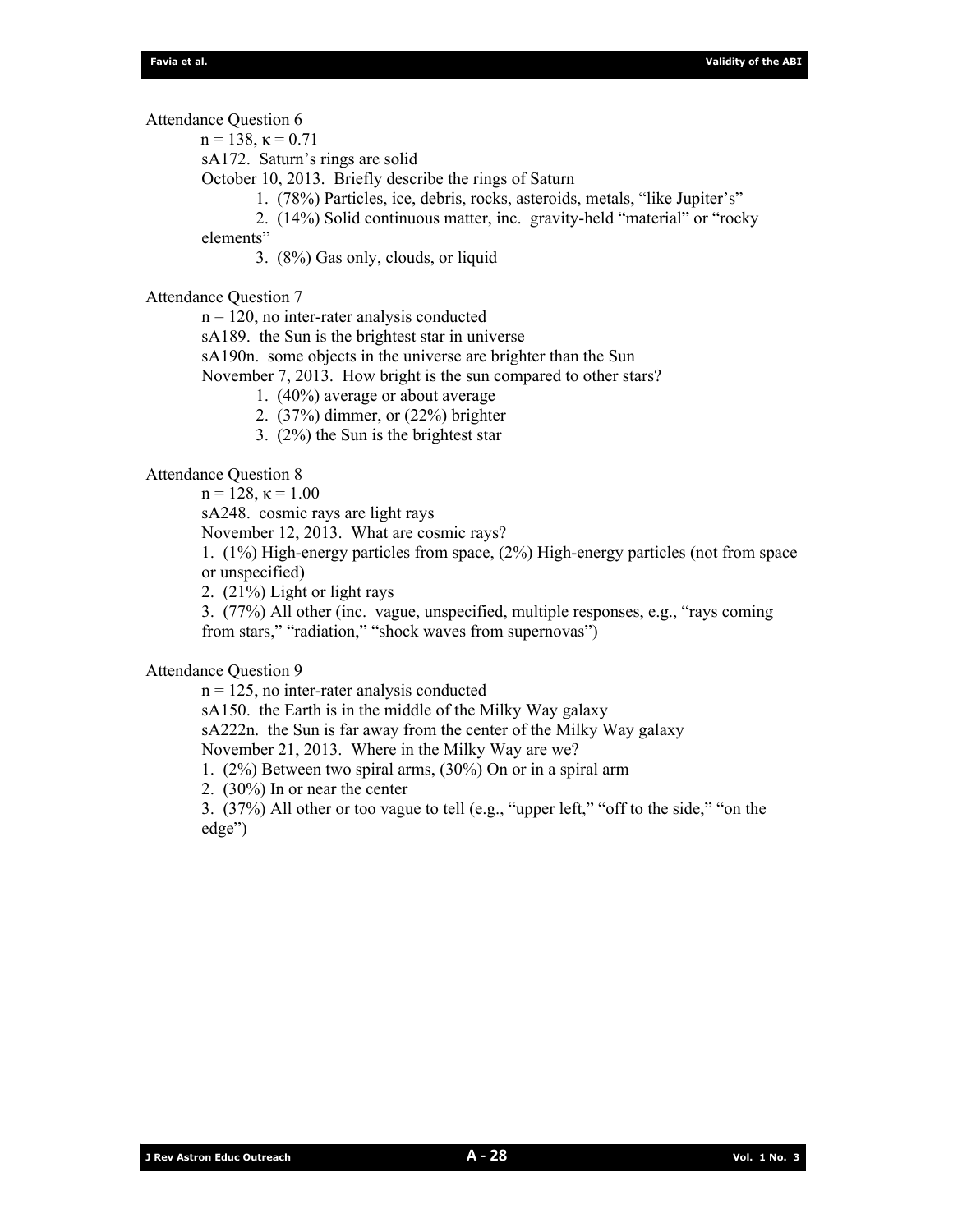# **APPENDIX E**

## **THE CHILDHOOD INTEREST IN ASTRONOMY SURVEY**

Possible response options for each question: "never," "occasionally," "very often"

1. Prior to college, how often did you read astronomy books on your own?

2. Prior to college, how often did you watch astronomy programs on your own?

3. Prior to college, how often did you use binoculars or a telescope to view the night sky?

4. Prior to college, how often did you participate in an astronomy club out of pure interest?

5. Prior to college, how often did you go to planetarium shows out of pure interest?

6. Prior to college, how often did you go to an observatory out of pure interest?

7. Prior to college, how often did you keep up with news stories related to astronomical events?

8. Prior to college, how often did you choose to talk to others about astronomy, out of pure interest?